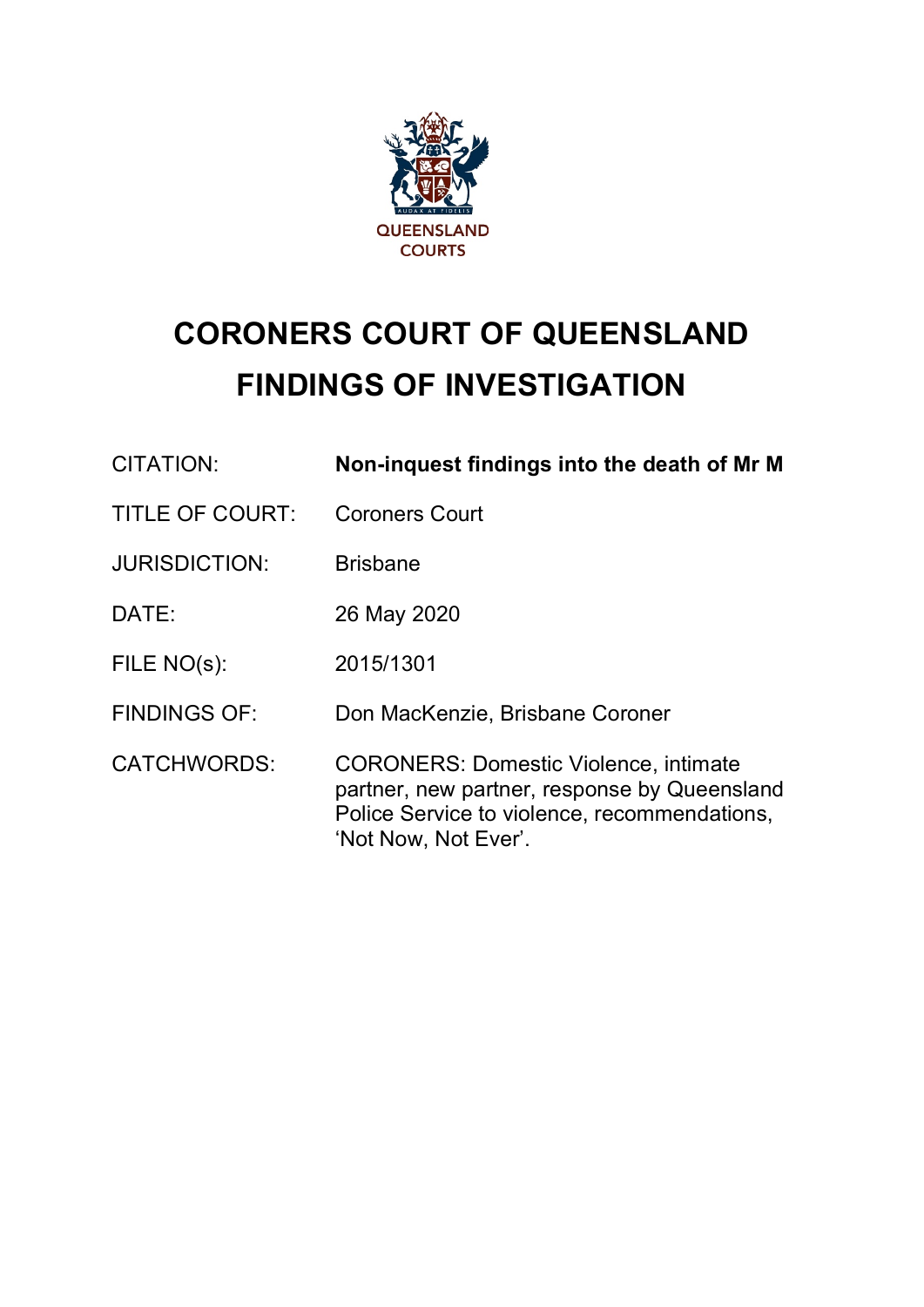# **Contents**

| Shortcomings of the Queensland Police Service response prior to the murder 11    |  |
|----------------------------------------------------------------------------------|--|
|                                                                                  |  |
| Review by the Coronial Domestic and Family Violence Death Review Unit 16         |  |
| Legislative and Organisational Changes since the Death of Mr M (6 April 2015) 23 |  |
|                                                                                  |  |
|                                                                                  |  |
|                                                                                  |  |
|                                                                                  |  |
|                                                                                  |  |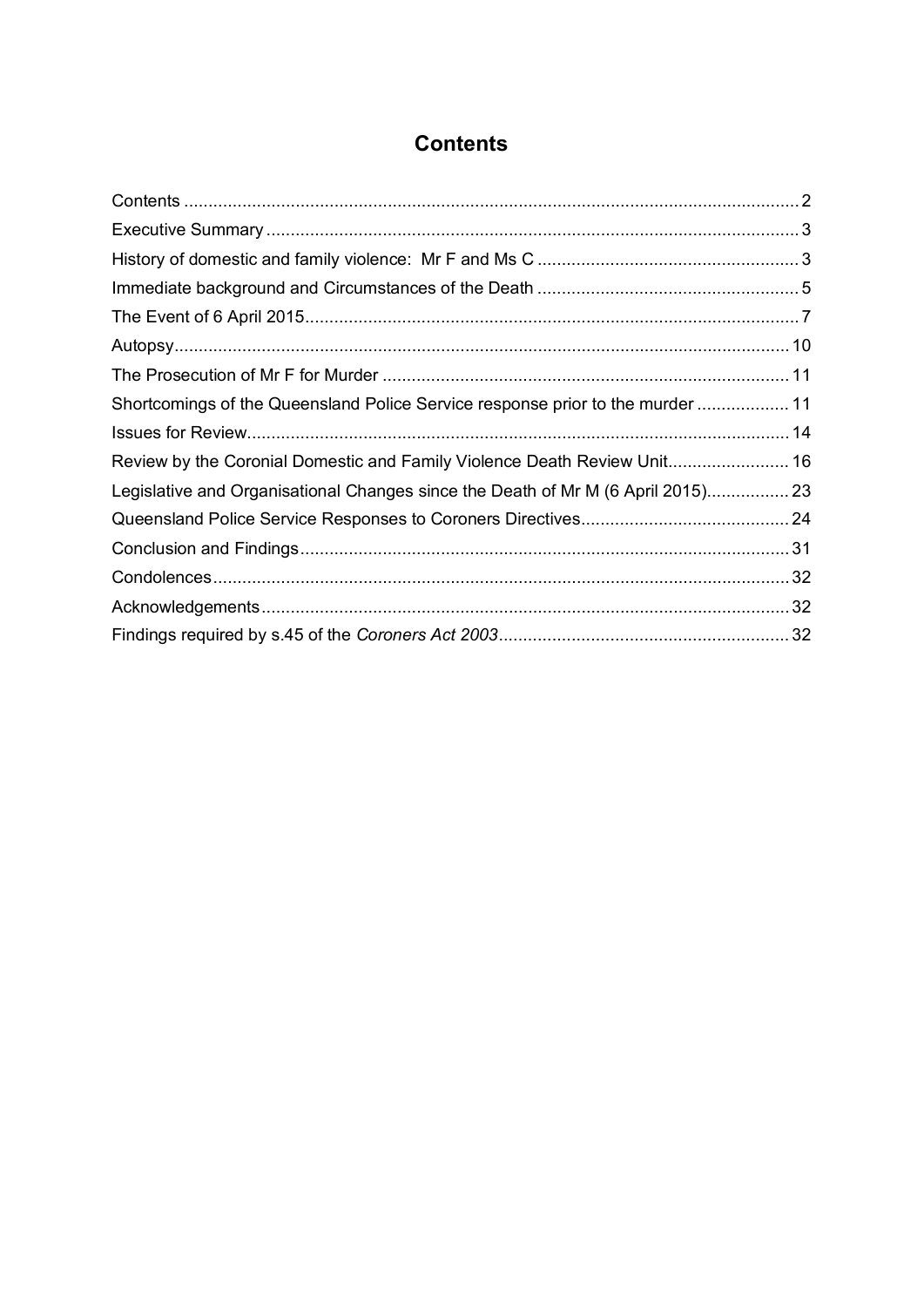## **Executive Summary**

- 1. Mr M ("the deceased") aged 50 died on 6 April 2015 as a result of stab wounds inflicted by Mr F, the former partner of Mr M's new partner Ms C.
- 2. The deceased had only been in an intimate partner relationship with Ms C for approximately three months. Mr F was convicted of the offence of Murder and is currently serving a sentence of life imprisonment and will be eligible for release on 5 April 2035, after serving 20 years in jail.
- 3. These findings will concentrate on what went wrong and what has been done to minimise the potential of a recurrence of this dreadful crime and shortcomings in protecting the deceased.

## **History of domestic and family violence: Mr F and Ms C**

- 4. Prior to the commencement of her relationship with the deceased, Ms C was previously in an intimate partner relationship with Mr F for approximately 17 years. It was characterised by periods of separation and subsequent reconciliation. Ms C had an infant child, Child 1, from a previous relationship (17 years old). Their union produced a child, Child 2, (14 years old) and Child 3, (9 years old). Ms C reported that Mr F perpetrated domestic and family violence against her from the outset of their union. She was told by police in Brisbane that Mr F had been the subject of similar complaints from an earlier relationship.
- 5. On 30 May, 2001, police were called to attend their home when Mr F had consumed a six pack of beer, threatened to "bash [Ms C's] head in", pushed her against a wall, and smashed a telephone so that she could not call police. Ms C was able to flee with one of the children (Child 1). However, when she saw Mr F holding the four-month old Child 2 over a veranda railing, she returned to the house. In attempting to flee again, Mr F pushed her to the floor and threw beer bottles at her. Ultimately, she fled out the back door and over the fence with the children and sought the assistance of a neighbour, who called the police.
- 6. A police application for a temporary Domestic and Family Violence protection order was made the following day and permanently ordered on 5 July 2001. It was not contested. The order required Mr F to be of good behaviour and not perpetrate domestic and family violence against Ms C; not to have possession of a weapon; and not to reside with, nor contact, nor approach Ms C, her children and her mother. There were exceptions for contact with the children. In her affidavit supporting this application, Ms C deposed to several previous instances of violence said to have been perpetrated by Mr F on Christmas Eve of 1999 (head butting) and on at least five other previous occasions (choking). This Domestic and Family Violence protection order was in place until 4 July 2003.
- 7. On 11 May 2002 Mr F was convicted of contravening this protection order in a Magistrates Court. A monetary penalty was imposed. Ms C had informed Mr F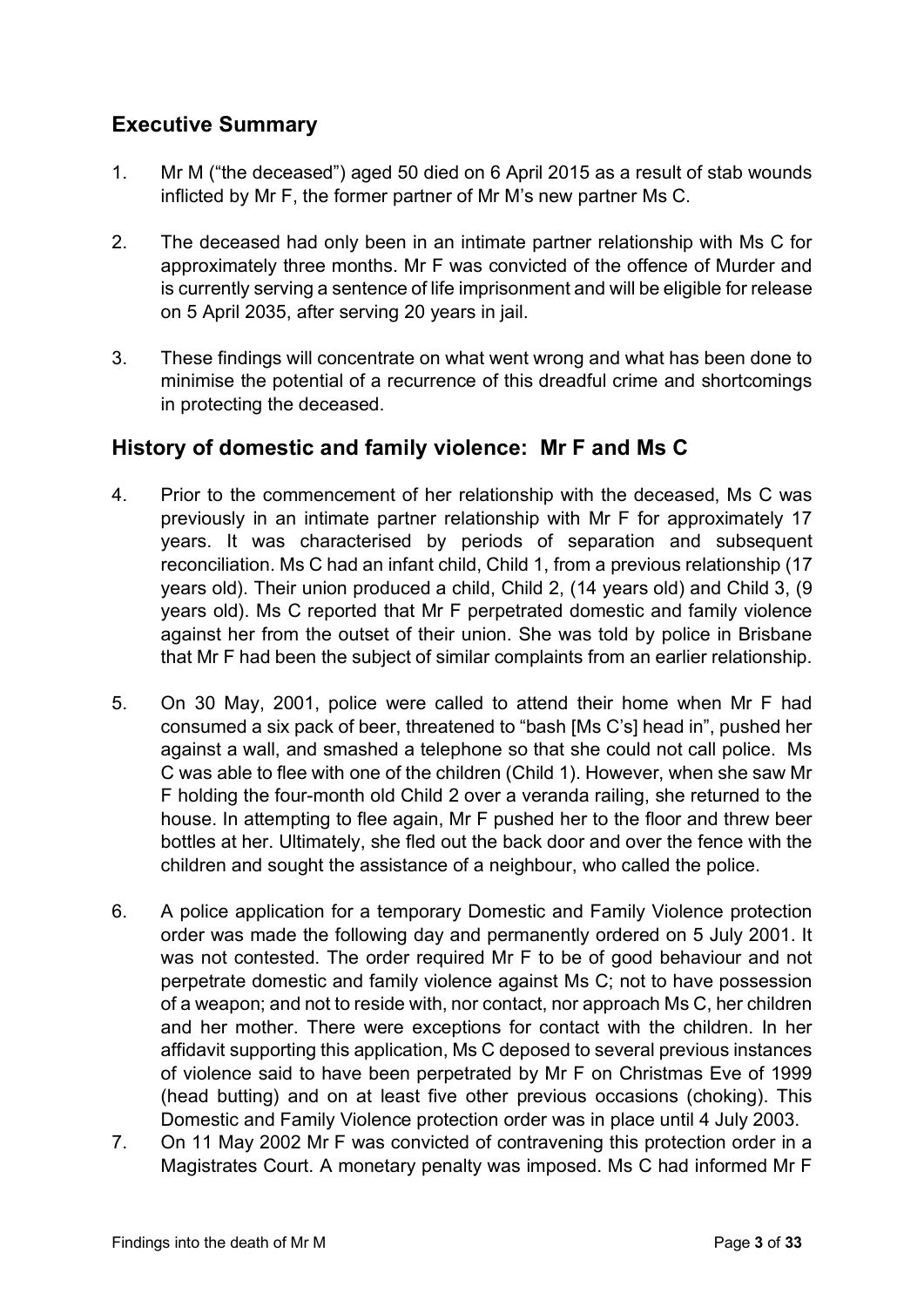that she wanted to end the relationship, and in response, Mr F broke into Ms C's home and assaulted her with violence.

- 8. At some stage, the family resumed cohabitation and then in late 2005 moved to a suburb north of Brisbane. On 18 December 2005, Mr F threatened to drown Ms C in the family pool and demanded that she leave with the children. At this time Ms C was seven months pregnant with their second child, Child 3. The following morning, Ms C stated that she was intending to leave. Mr F then yelled that she was not leaving, kicked her, and grabbed her by the throat and restricted her breathing, an apparent act of non-lethal strangulation. Ms C left with the assistance of neighbours and Mr F returned to the house and hid her car keys. When police attended, Mr F was aggressive towards police and refused to provide them with Ms C's car keys. He was arrested and remanded in custody temporarily, and a Magistrates Court granted a second protection order for two years duration to 21 December 2007. However, only the usual mandatory conditions, that Mr F be of good behaviour and commit no further domestic violence, were sought, and granted.
- 9. On 7 July 2006, during the currency of this protection order, there was an ugly incident where Mr F effectively committed a "home invasion" type offence upon friends of Ms C's, who were protecting her from his violence. Police were called. On agreement that the family friends would not pursue the "home invasion' offences, Mr F pleaded guilty to committing public nuisance and obstruct police charges. He was ordered to perform community service.
- 10. On 14 March 2007 Mr F was convicted of breaching the December 2005, Domestic and Family Violence protection order. He had verbally abused Ms C in February 2007, when drunk and then kicked her and pushed her into a fence. He was placed on probation for 12 months and was required to attend a program for perpetrators of domestic and family violence. Interestingly, he described the program as "a waste of time" to his probation officer.
- 11. On 20 March 2008, Ms C made a private application for a Domestic and Family Violence protection order. In her application, Ms C cited a number of incidents: verbal abuse, an argument about mowing the lawn resulting in Mr F throwing her to the ground, hitting and kicking her, throwing "stubbies" at her. Mr F had apparently also threatened to kill her in the presence of their son, Child 3 (aged 2) telling him: *"This is how you treat women and dogs".* The following extract from her complaint as the aggrieved, unfortunately reflects the terrifying ordeal of many victims of domestic and family violence:

'*I have left [Mr F] before, but the violence and threats continued, with him breaking into my house etc… I have tried continuously over the years to rectify the domestic violence situation in my house, but to no [avail]. [Mr F] drinks alcohol daily and has lost perspective over his behaviour. No matter how I behave, or what I do; violence whether*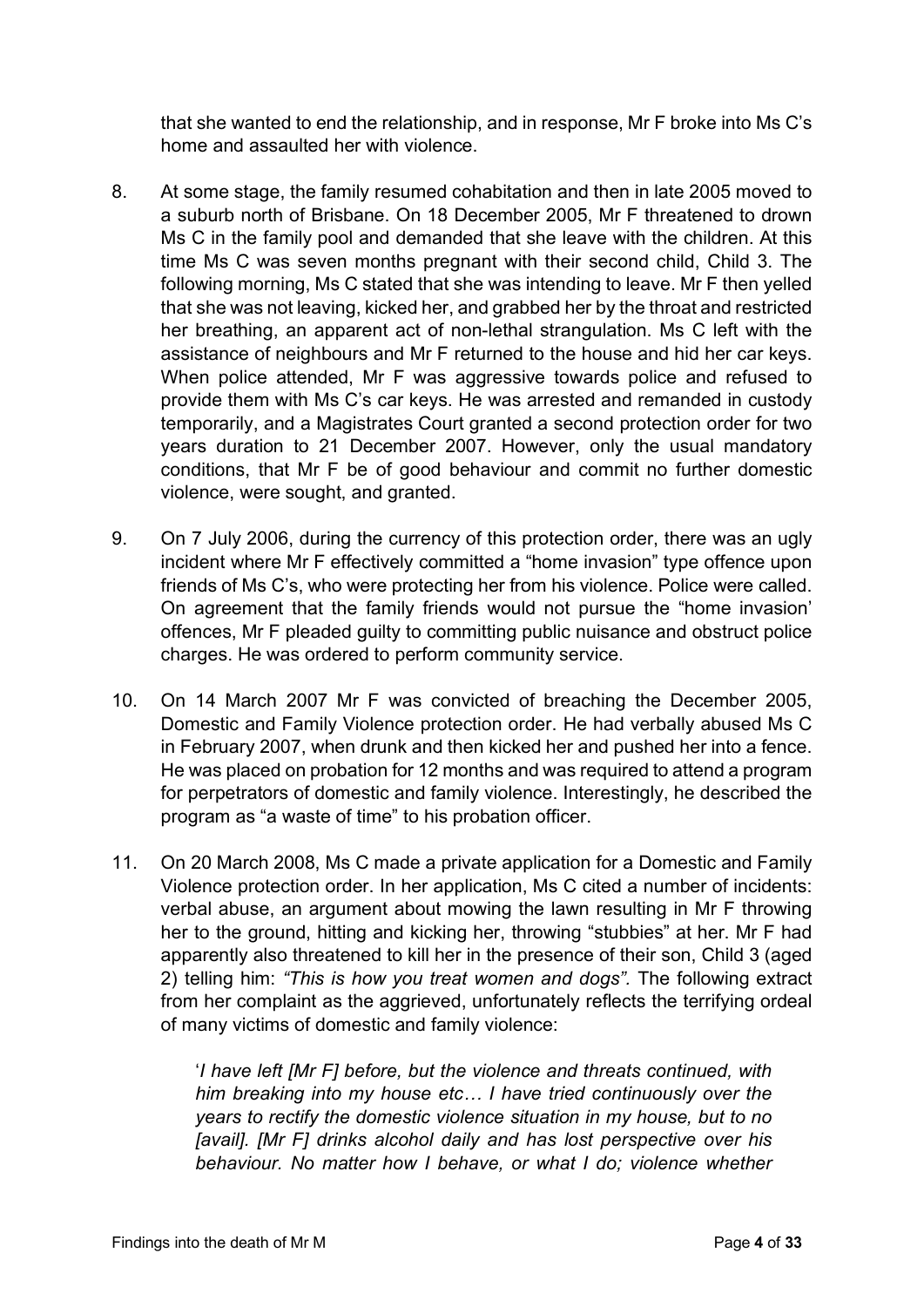*physical or verbal is inevitable in the near future. I am living in constant fear of violent outbreak in my life.'*

- 12. A permanent Domestic and Family Violence protection order was granted on 10 April 2008, Mr F breached the order again by contacting Ms C. Mr F was convicted of this offence and a monetary penalty was imposed on 4 July 2008. Ms C and Mr F did not live together again but remained in contact for Mr F's child visitations.
- 13. On 4 January 2011, Ms C approached the courts for protection and applied for a private Domestic and Family Violence protection order against Mr F for the fourth time. Ms C was living with the children and Mr F was residing at another residence, while the house they owned was being rented. Ms C made the application after Mr F made threats to kill her and the dogs and horses, arson, throwing a bicycle at Ms C, choking, and striking to the head. Again, some of Ms C's own words reflect the heightened state of fear she was living with at the time:

"The *violence always escalates at Christmas time. I want to sell the house that we both own and am buying a place of my own. This is making him angry he feels that I don't deserve anything and would rather burn the house down and neither of us get any money. I have known Mr F for 12 years, he has been violent for at least 10 of these."*

14. On 10 February 2011, an order was granted including extensive non-contact provisions only until 9 February 2012. Mr F's non-compliance with this order was not formally sanctioned as there were no further prosecutions of Mr F for breaches of such orders. However, Ms C later indicated to police that after the expiry of this order, there were continued "violent episodes and threats". Nevertheless, no Domestic and Family Violence orders were sought until 24 February 2015.

## **Immediate background and Circumstances of the Death**

- 15. Ms C commenced a relationship with the deceased, Mr M, in early February 2015. Mr M had a son, (Mr M's son), a student who was aged 17 living with him at the home he owned at a suburb north of Brisbane. Mr M was 173 cm tall and weighed 67 kilograms. Ms C lived at another address with her daughter Child 2 (14 years old) and her son Child 3 (9 years old). Mr F is the natural father of both Child 2 and Child 3. Ms C informed Mr F of the new relationship in an effort to control the manner in which Mr F learned of it. She quite correctly anticipated that he would be angry, as he had never really considered their relationship to have ended despite her making it clear that it had.
- 16. Unfortunately, issues regarding their children necessitated regular contact. Most communication surrounded Child 3's visits to Mr F who also lived locally. On 17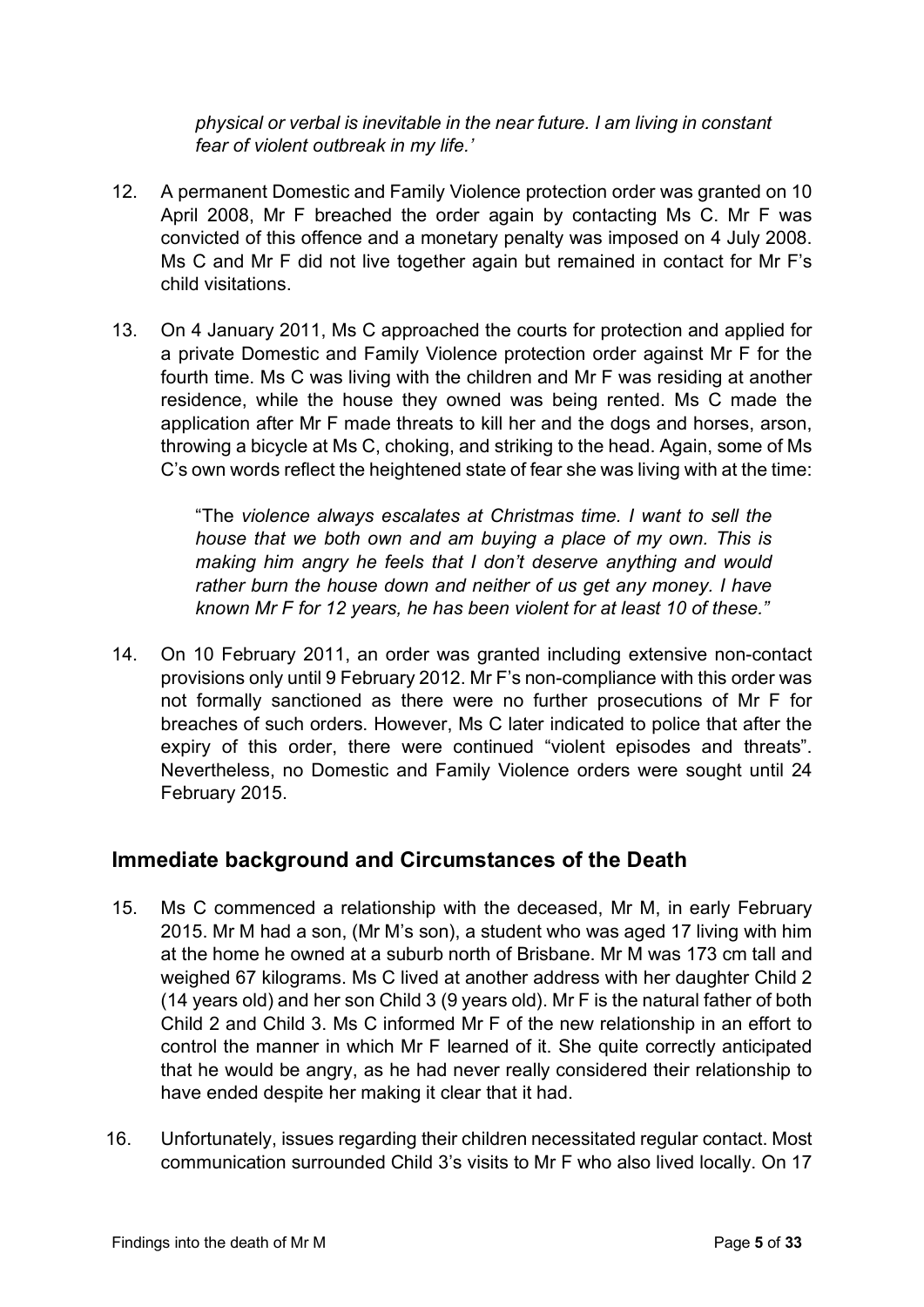January 2015, Ms C contacted police following an argument with Mr F, primarily expressing her concern for her children, who were currently in his care. No application to court was made by, or on behalf of, Ms C. However, on 23 February 2015, Ms C received a telephone call from Mr F who was angry about her new relationship. He threatened to kill Mr M's son and "stab everyone else" if she pursued the relationship. He added that he 'didn't care if he went to jail". On 26 February 2015, a temporary protection order based on the above allegations, was issued in relation to Mr F and Ms C. The Temporary Protection Order (TPO) was made by a Magistrate on 26 February 2015 and that order named Ms C as the aggrieved and Child 1, Child 2, Child 3, Mr M and Mr M's son as persons in need of protection. The order prohibited Mr F from having contact with Ms C aside from as required in relation to their son Child 3. It was served on Mr F, and hence, in force, from 27 February 2015. It was adjourned for hearing on 24 March 2015.

- 17. On 27 February 2015, Mr F sent at text message to Ms C stating: *"I know you are sick of hearing from me but I can't stop trying!! Please don't be with another man please Ms C! I could NEVER be with another woman. I love you too much!!"*
- 18. Approximately three weeks prior to the offences, Mr F asked Child 3 who was in his care on an agreed parental visit, to direct him to the deceased's house at a suburb north of Brisbane. Mr F rode his motorbike in the company of Child 3 to the deceased's house and asked Child 3 '*is that where he lives?'.*
- 19. On 14 March 2015 Mr F approached Ms C and the deceased at local showgrounds during Mr F's son's football match. Mr F called Ms C a "*tacky bitch"* and stated the *"whole town was talking about her".* He shouted that the deceased was a *"paedophile"* and that he had a criminal record.
- 20. At 15:18 hours on 23 March 2015, Mr F sent at text message to Ms C asking her to amend the conditions sought to just the mandatory "be of good behaviour and not commit domestic violence "conditions. It was stated that "*he just wanted to be able to have contact with the kids".* The following day at about the same time, Mr F sent a text message: "*… I went to see the police and they don't have the paperwork … can see Child 3 this weekend."* Ms C immediately replied: "*the order is still the same …Child 3 can stay at your place this weekend."* In a later text at 18:03 hours, Mr F asked: "… *Is Child 3 able to come over the Easter long weekend?"* to which Ms C replied: "*Yes."*
- 21. There were a number of conversations with police officers by Ms C and the deceased between 17 January 2015 and 6 April 2015. Ms C has complained to various agencies including this Court that no appropriate action was taken by the Queensland Police Service. These issues are dealt with below.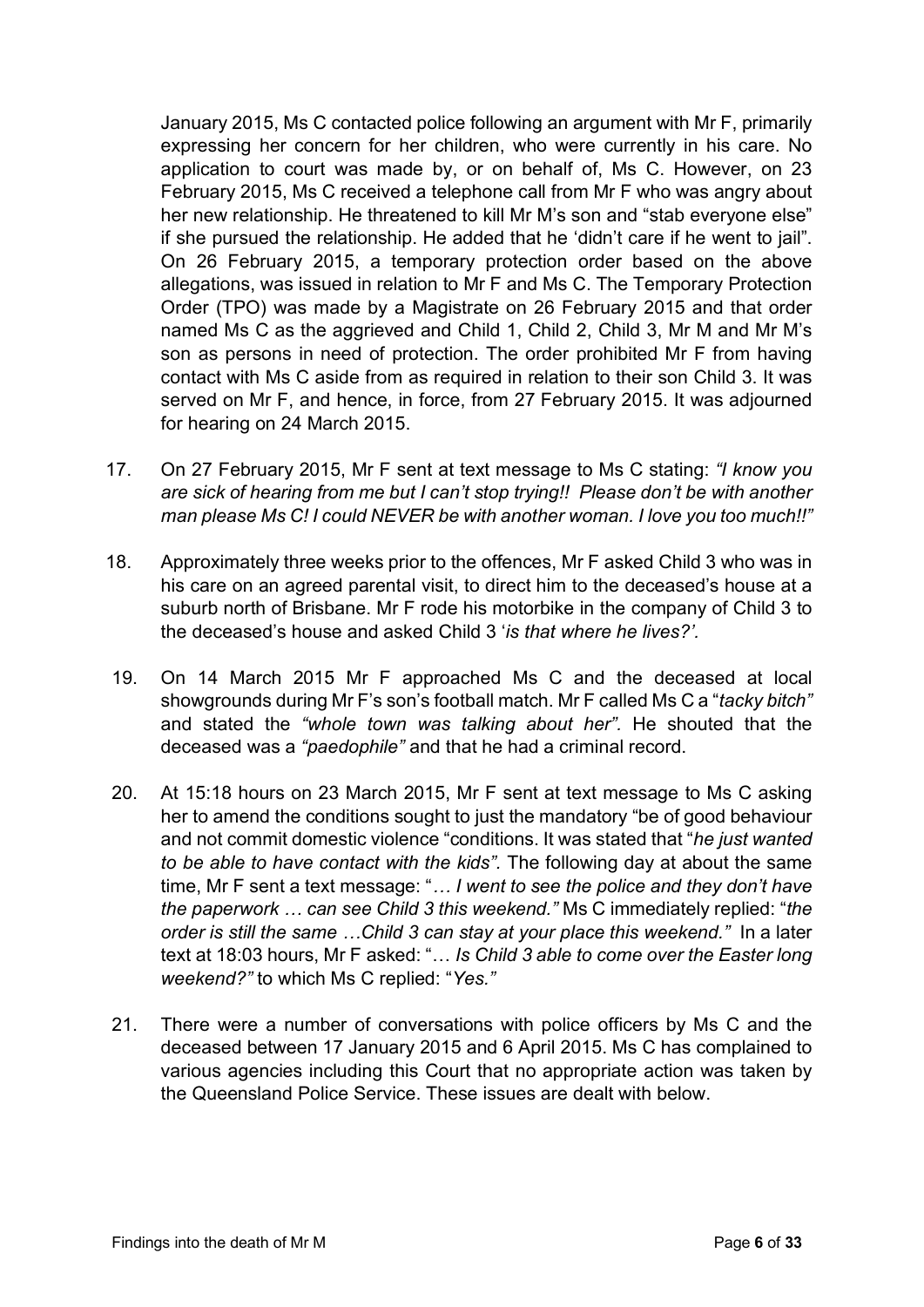# **The Event of 6 April 2015**

- 22. The 6 April 2015 was Easter Monday. Child 3 was visiting with his father, Mr F. That afternoon, Ms C sent a text message to Mr F asking where she could meet him to pick up her son. Mr F asked Ms C to come to his house. Ms C insisted Mr F meet him outside the local Police station. She was scared. Mr F was angry about meeting at the police station but ultimately agreed.
- 23. At approximately 5:30 pm, Ms C, in the company of the deceased Mr M, drove to the street in front of the police station, met Mr F and collected her son. As Ms C got back in the car, Mr F grabbed the passenger door, leaned into the car and an argument commenced with the deceased. The deceased started the car and drove away. Mr F, when interviewed by the police after the death, stated that he was angry that the handover was done using Mr M's car. He felt that he did not get to say goodbye properly to Child 3. He felt upset and humiliated and felt that both Mr M and Ms C had been smirking at him as though he was an "insignificant joke".
- 24. At 6:45pm on 6 April 2015, Constable C from the police station, attended Mr F's house and served him with the Domestic Violence Protection Order issued by the local Magistrates Court on 24 March 2015. This order was identical to the temporary protection order taken out on 26 February 2015 and served the next day. He also advised Mr F that the police wished to speak to him regarding the alleged breaches of the temporary protection order issued on 26 February 2015. These breaches related to Mr F text messaging Ms C without authority and approaching Ms C on 14 March 2015 at the football match. Mr F told police he was annoyed about the way the handover of his son had gone that afternoon. Mr F believed that Ms C and the deceased had not shown him any "dignity" during the handover. Upon being served with the Order Mr F said to police: *"Mate I'm just going to end up going to prison over this. This is going to end badly.*
- 25. On the evening of 6 April 2015,<sup>1</sup> the deceased and Ms C were at the deceased's home at a suburb north of Brisbane. Also, at the house were Child 3, Mr M's son and also present was an elderly tenant, Ms D.
- 26. At approximately 7:20pm, Mr F, at his home, changed clothes into his motorcycle jacket and work boots, grabbed a knife from his kitchen, got into his 4WD Utility then drove to the deceased's house. The distance from Mr F's house to the deceased's house is 8.5 km or an approximate 9-minute drive.
- 27. At 7:30pm the deceased, Ms C, Ms D, Mr M's son, and Child 3 were sitting at the dining table after dinner. Ms C heard a car outside, and the deceased got up from the table and yelled, "It's Mr F, he's heading straight towards the house!"

 $1$  These factual findings follow the agreed schedule of facts tendered at sentence hearing of Mr F in the Supreme Court at Brisbane.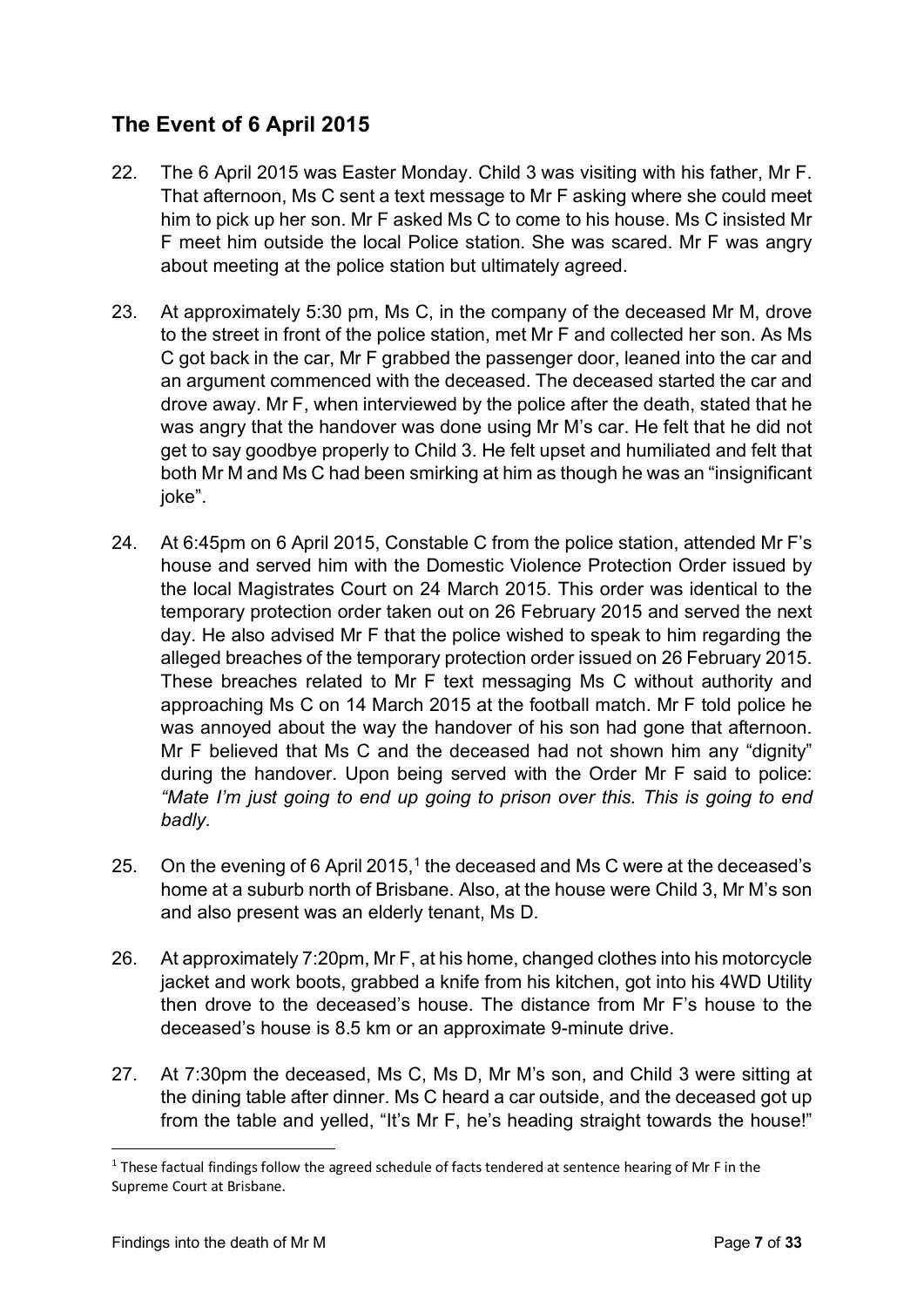The deceased locked the front sliding door and began moving to lock the other doors at which time Mr F drove his Ford F250 utility through the front door of the house into the living room (Dangerous Operation of a Motor Vehicle).

- 28. The crash caused a wall to fall on the dining table where Ms C was sitting which caused cuts to her legs. Mr F got out of the driver's seat holding a knife. The blade was 13 cm long and 2 cm wide at the base with a black plastic handle. Mr F was yelling about police going to his house earlier that day. Mr F then ran towards the deceased, pushing him backwards onto the couch and stabbed him approximately 2 times, once to the upper left chest area/shoulder area and once to the upper left arm. The deceased yelled out, *"Why are you stabbing me!"* Ms C began screaming out for help and yelled at Child 3 and Mr M's son to get out of the house.
- 29. Ms D grabbed Mr F from behind while he was still on top of the deceased. She grabbed his right hand, which was holding the knife, and pulled him off the couch onto the ground, wrapping her legs around him to restrain him. Ms C grabbed the blade of the knife and informed Mr F that he was hurting her. Mr F *"stopped for a bit"* and Ms C ended up with the knife. The deceased, who was covered in blood, managed to get off the lounge and walk towards the bathroom. Ms C yelled to Mr M's son to call the police and ambulance and get a towel and to try to take the deceased outside. Ms C stood holding the knife and said to Mr F *"stop or I'll stab you".*
- 30. While Mr M's son was walking out the back door of the house with Child 3, he found the deceased sitting on the ground with his back against the toilet door. He had a stab wound to his left upper chest and left upper arm. Mr M's son got a towel to bind his father's wounds. Ms D held Mr F on the ground for ten minutes. While on the ground Mr F continued to rant and behave aggressively. Mr F repeatedly yelled at Ms D to let him go and attempted to break her grip. Ms C was standing at Mr F's feet holding the knife. Mr F repeatedly kicked out with his legs, trying to get free. Ms C threw the knife into the hallway to get it away from Mr F. Mr M's son picked it up and held on to it.
- 31. Ms D yelled to Ms C, *"Get out",* as she was losing her grip on Mr F. Mr F broke free of Ms D's grip. Ms C jumped out of the window to get away from Mr F and broke her foot as a result of the fall. Mr F jumped over the kitchen bench and picked up a different knife from the floor of the kitchen. The knife was a large kitchen knife with a blade approximately 15 cm long with a black handle. He followed a trail of blood from the bathroom door. The deceased managed to get into the bathroom and lock the door.
- 32. Mr M's son ran out of the back door and stood ten metres from the back door of the house near the bathroom. Mr F yelled, *"Where's Child 3"* (Mr F's 9-year-old son to Ms C) to which Mr M's son replied, *"He's safe".* Mr F stood in the back doorway and yelled, *"Where is he! Take me to him! Show me where he is!"* Mr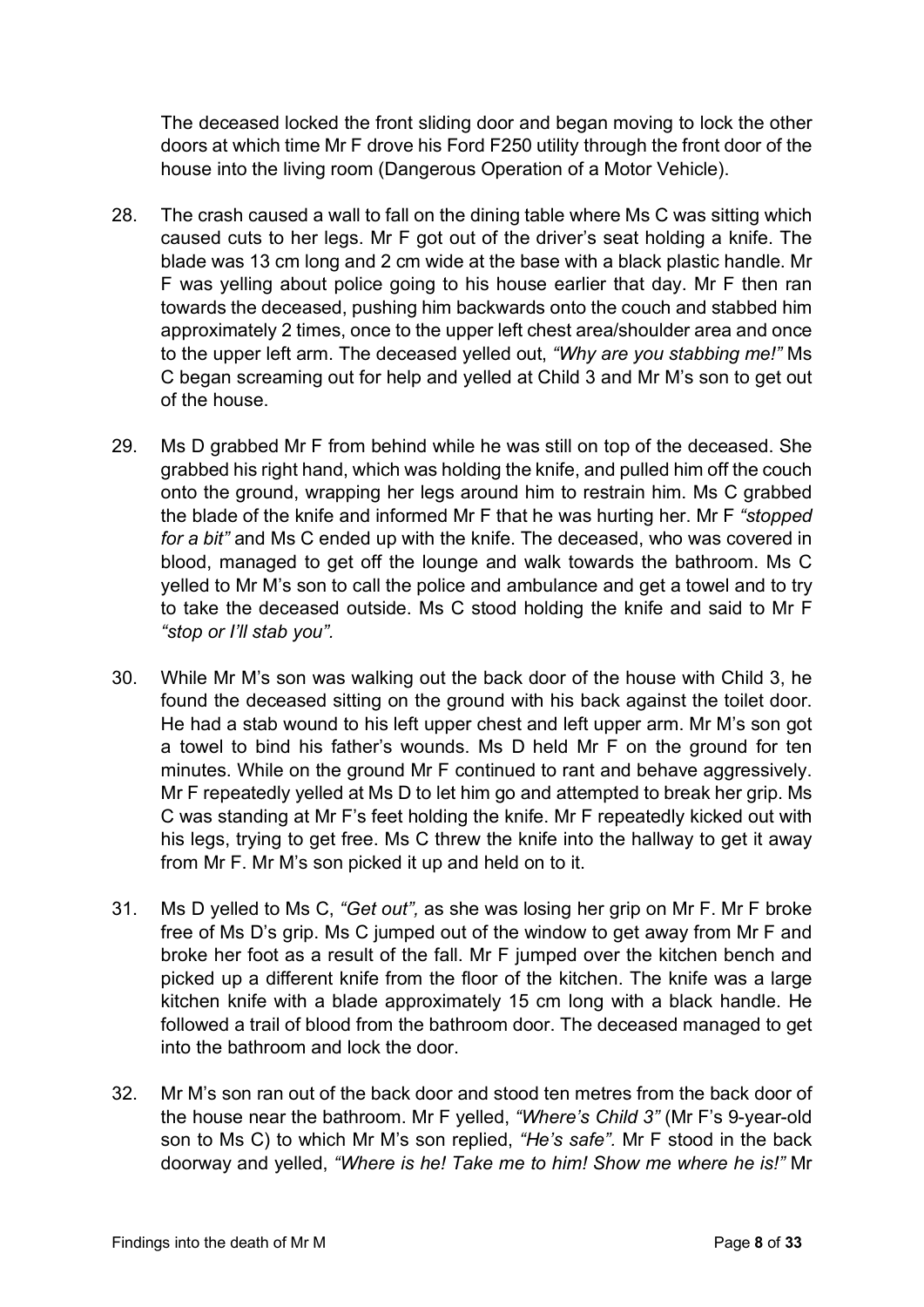F noticed the light in the bathroom was on and said, *"Is he in there? Who's in there?"*

- 33. Mr F grabbed a gas bottle from the laundry. He turned the gas on and used his lighter to light the gas and burn the bathroom door to attempt to get into the bathroom. The fire caused extensive damage to the bathroom door. Mr F then moved out the back door towards Mr M's son, yelling at him while holding the knife. While Mr F's back was to the house, the deceased removed the fly screen on the bathroom window and got outside and ran into the garden at the front of the property. Mr F noticed that the deceased had left through the bathroom window and followed the deceased into the garden. Mr M's son turned the gas bottle off and yelled to Mr F, *"The police are coming, they're on their way!"* Mr F said, *"Yeah that's what I'm still here for mate."*
- 34. Mr F started moving back towards Mr M's son and the deceased yelled out to Mr F: *"No!"* Mr F then approached the deceased in the front yard. He grabbed the deceased and stabbed him. The deceased yelled out and they both fell to the ground. Mr F stabbed the deceased in the right side of his chest when he was on the ground. The deceased yelled out, *"You've killed me!"* Mr M's son screamed, *"Leave him alone, you're going to kill him!"* Mr F replied, *"I hope so mate".* Mr F got up and kicked the deceased several times on the side of his torso.
- 35. Ms C ran to a neighbour's house with Child 3 and told her to call the police as Mr F was trying to kill the deceased. She then ran back to the house. As Ms C approached the house, she could still hear the deceased yelling in pain. As she got closer to the house, she saw Mr F in the front yard waving his hands above his head while standing over the deceased. The deceased was lying motionless on the grass.
- 36. Police and Ambulance Officers arrived approximately 30 seconds later. Mr F surrendered himself to police and was arrested. While being restrained on the ground, Mr F yelled out, *"Suck em in big Mr M!"* While being placed into the police car, Mr F told police he deliberately changed into his motorcycle jacket for body armour and had put on his work boots so he could *"Kick the shit out of him (*the deceased)."
- 37. Ambulance Officers attempted to resuscitate the deceased at the scene but were unsuccessful. He was pronounced dead at the scene.
- 38. Ms C was transported to the local hospital for treatment for her injuries. She sustained fractures to the bone immediately behind her big toe (requiring a cast), a 7cm cut to the back-right calf, which was closed with stitches, a 2mm puncture wound to the left calf and other cuts and bruising. The physical injuries suffered by the others were not serious but psychologically all have been severely affected.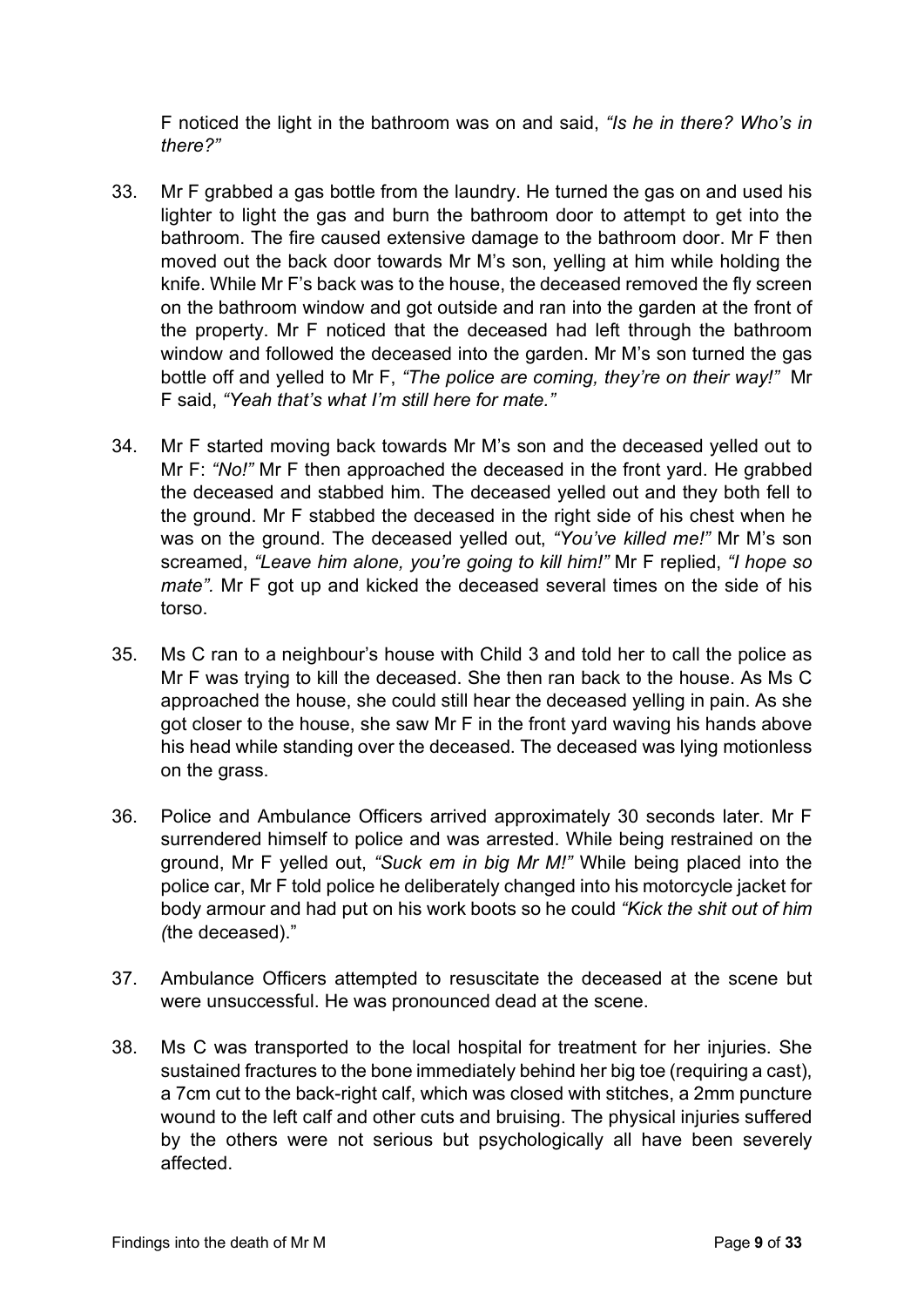- 39. Mr F participated in a record of interview with police at the scene at 8:53pm. He participated in a further recorded interview with police at the station later that night at 11:47pm. He made full admissions to the offences. He stated his anger had been building for some time about the way the deceased and Ms C were *"rubbing their relationship in his face'* and not giving him any "*dignity"*. He stated that after police attended his house on the afternoon and served him with the Domestic Violence Order, he *"snapped".* He got changed into his Motorcycle jacket and heavy work boots, grabbed a knife from his kitchen and drive to the deceased's house with the intention of killing him. He stated that he *"just lost the plot"* and *"had just had enough*"*.* He felt upset and humiliated*.* He stated that whenever he had interactions with the deceased and Ms C, he had been *"left like feeling a dirty piece of shit at the end of it. Where they can see that I 'm upset and they laugh, they have a bit of a chuckle".* He stated he went to the house to stab the deceased as he felt he had stolen his family from him.
- 40. Mr F stated he drove through the front of the house so the deceased would not have a chance to reach a phone before carrying out the homicide. Mr F admitted to searching for the deceased outside and stabbing him multiple times.

# **Autopsy**

- 41. External and full internal examinations were ordered and performed on 8 April 2015 by forensic pathologist, Dr Beng Ong. CT scans, toxicology testing, and examination of the knife recovered by police at the crime scene were performed. Critically, Dr Ong noted three stab wounds to the front of the chest and a single stab wound to the back. There were also three stab wounds to the upper left arm and a number of less serious incised wounds to the hands, torso, and head of the deceased's body. No natural disease that might have caused death was found.
- 42. Of the three stab wounds to the chest, an incision to the right front chest was the deepest. The length of the stab wound was approximately 10cm from the skin surface. The right lung had been cut and had partially collapsed. There were two track wounds within this wound indicating that the knife was partially withdrawn before being thrust inward again. The first stab track almost completely incised the right main pulmonary artery and completely incised the right main bronchus (airway into lung). It had cut vital structures, caused profuse haemorrhaging and air to enter the lung cavities. This wound was consistent with several thrusts by the knife supplied by police. The second stab track entered through the same wound on the lung before exiting the rear of the right lung and causing an incision on the prevertebral fascia (muscle near vertebra). Then length of the stab wound was approximately 13 cm from the skin surface.
- 43. It was neither possible to determine the temporal order of the infliction of these wounds nor establish which primary wound caused death. All were inflicted with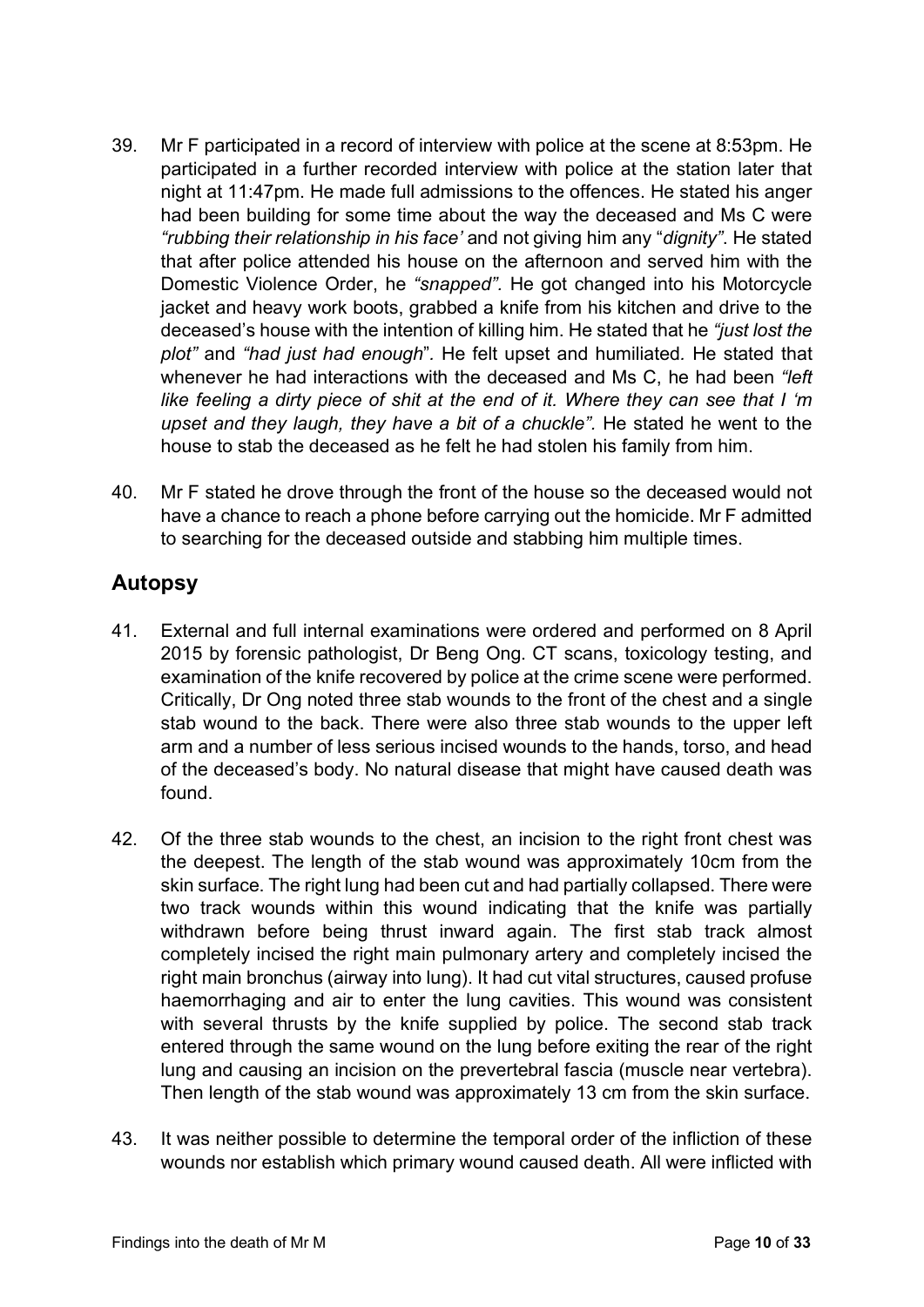severe force and delivered with sufficient force to incise bone tissue in the opinion of Dr Ong. All, in contribution, caused such a massive blood loss that death was inevitable. Toxicology testing detected small constituent of cannabis. No alcohol or other drugs were detected in the deceased's body. The formal cause of death was determined to be as a result of the 1(a) stab wounds to the chest and upper arm.

## **The Prosecution of Mr F for Murder**

- 44. Mr F was charged with murder on 7 April 2015. He was committed for trial to the Supreme Court of Queensland on that charge but eventually entered a plea of guilty to murder, dangerous operation of a motor vehicle, two breaches of a domestic violence order and disqualified driving. On 23 May 2017 he was sentenced to life imprisonment with 778 days of pre-sentence custody declared as imprisonment already served. He will be eligible for release on 5 April 2035 after serving 20 years imprisonment.
- 45. Justice Douglas described this crime as "horrific". He noted that Mr F engaged in a premeditated, persistent, and protracted attack, overcoming those who tried to assist the deceased. He further observed "… *and acting in breach of the Court orders. It seems that, historically, you have had a real problem with violence and with the abuse of alcohol… Your behaviour as is completely unsurprising, has very seriously affected those people who were present at the scene, including Mr M's son, father, daughter, Ms C of course, and Ms D. The trail of destruction you have caused will continue to have very serious consequences for them and, I suspect, for your own children, probably for the rest of their lives. And that is something you will have to live with."*

## **Shortcomings of the Queensland Police Service response prior to the murder**

- 46. Unsurprisingly, a number of preliminary investigations, audits and reports have been undertaken over the last five years by the Queensland Police Service and the Domestic and Family Violence Death Review Unit (DFVDRU) (attached to the Coroners Court of Queensland), especially since the criminal proceedings were completed in 2017. Of particular concern to Ms C was the police inaction to her complaints that she and her new partner (the deceased) were not given the priority they deserved.
- 47. On 17 January 2015, within ten days of commencing her relationship with the deceased, Ms C attended the local police station to report that she had had an argument with Mr F and that she was concerned for the safety of her children, who were currently in his care. Constable H and Sgt H attended and spoke to Mr F, and sighted the children, who appeared calm and happy. Constable H recorded the incident as '*NO DV'* and stated that Ms C and Mr F had an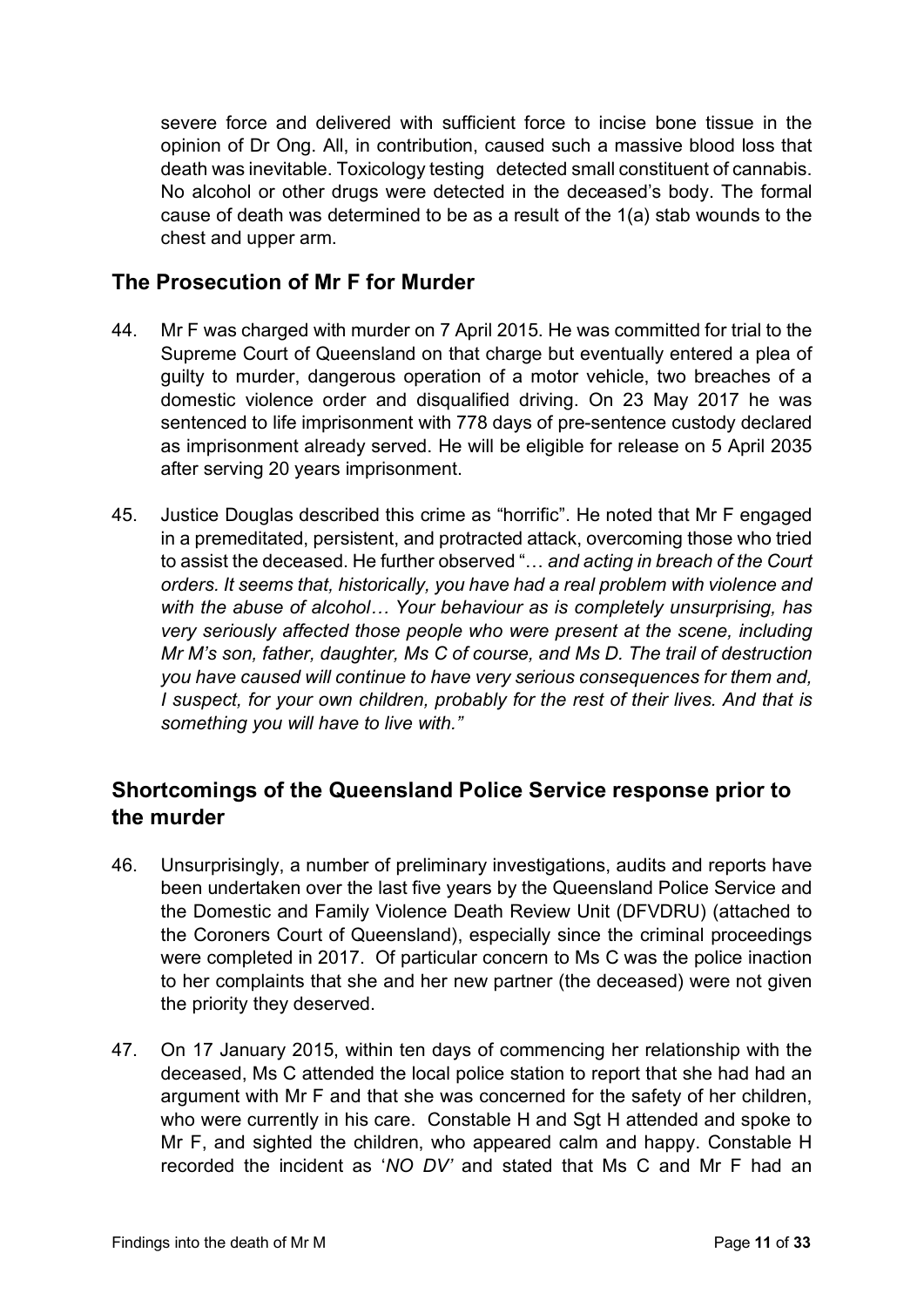argument over Mr F's perception of '*infidelity'* by the aggrieved. Sgt H, who responded to the incident with Constable H, verified the report as '*NO DV'.*

- 48. On 23 February 2015 at 9:10pm, the deceased called Policelink and spoke with a Client Service Officer (CSO) L to report threats made to his partner, himself, and their families. He indicated at the time that Ms C was corresponding with a domestic violence support line and was too afraid to contact police herself. CSO L instructed the deceased that Ms C would be required to call in order to warrant any police intervention. I cannot see that this instruction is supported by the policies and procedures of police that were in place at the time.
- 49. Consequently, at 9:48pm, Ms C called Policelink and reported a call she had received from Mr F asking to resume their relationship. Ms C expressed concerns that Mr F had made threats, specifically to kill the deceased and his son, after she advised him of her new relationship with the deceased. Ms C also told the CSO that she did not believe Mr F knew where the deceased lived. The deceased contacted Policelink again at 9:56pm to reiterate his concerns for Ms C and his desire for a police presence. At 10:21pm a supervisor from Policelink contacted Ms C clarifying that the incident was more complex than originally thought. Ms C reportedly told police officers that she felt safe and was happy for them to attend her residence to collect a statement in the morning before she left for work at 7:30am.
- 50. The following morning (24 February 2015) at 8:21am, Ms C contacted Policelink to ascertain when police would be attending to speak with her. Senior Constable G returned her call and then revised the incident log as a 'Community Assist'. The entry stated Ms C '*only wanted advice on how DV orders work and the processes.* Later that day Ms C attended the local Magistrates Court and applied for an urgent private protection order. The application stated Mr F had threatened to kill the deceased and his son. It stated that Mr F had said that he would find out where the deceased lived and would kill his son first and that he did not care if he went to jail.
- 51. On 26 February 2015, a temporary protection order was issued by the Magistrates Court imposing no contact conditions restricting Mr F's contact with Ms C, the deceased and the children who resided with them. On 27 February 2015 Mr F was served with a copy of the temporary protection order. Later that day the deceased called Policelink and spoke with CSO H. The deceased reported Mr F's breach of the temporary protection order by sending harassing texts and threatening to harm him. He further stated that he had called the local police station but there was no answer. The deceased articulated his, and Ms C's feelings, of distress, as he reported that they were petrified and felt '*they were being brushed off by the police'.* CSO H asked if he wanted to speak with another police station, to which he declined.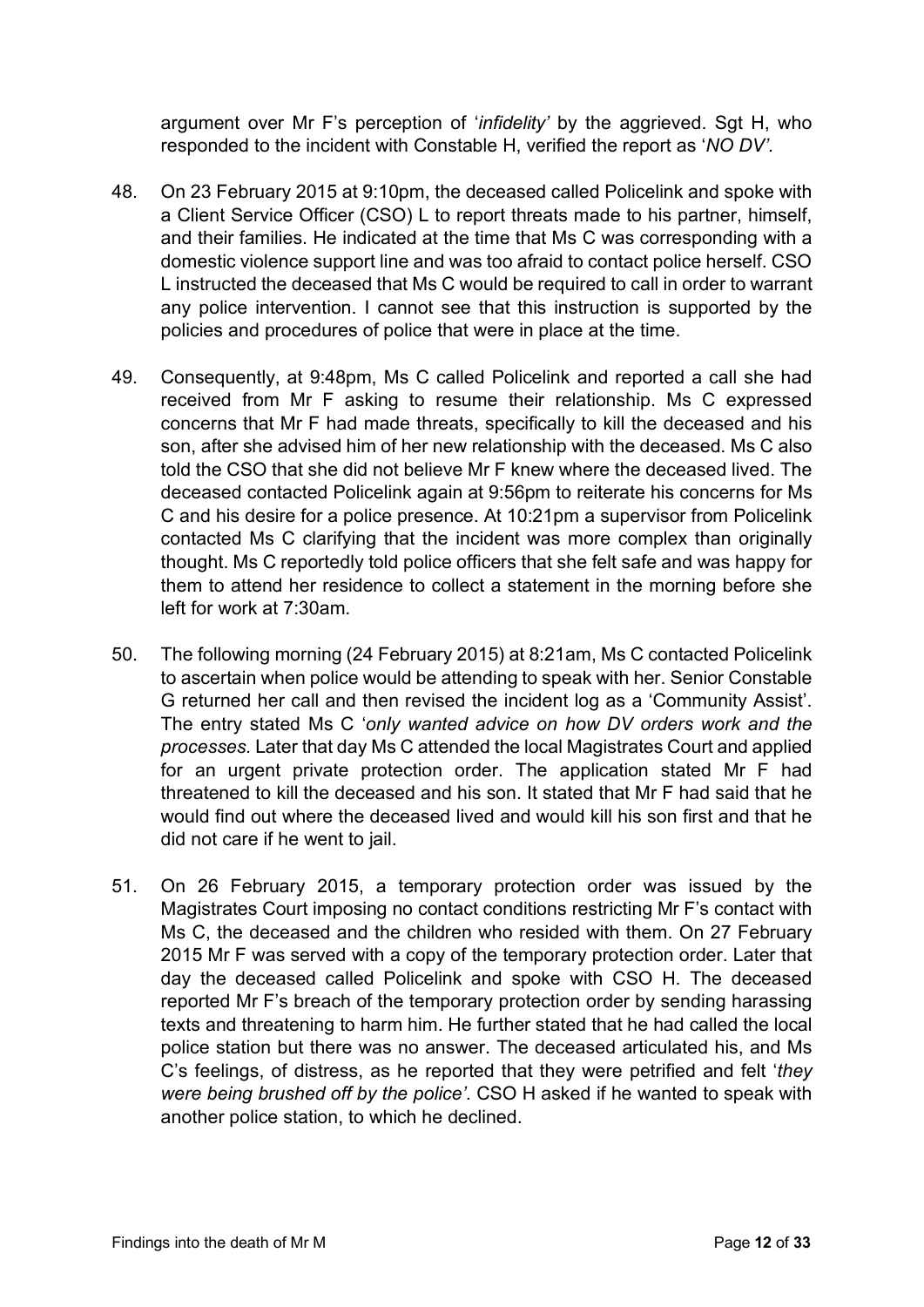- 52. On 14 March 2015, the deceased and Ms C were at the local showgrounds watching her son play football. Mr F was also present and began shouting obscenities, calling the deceased a paedophile. These were reported to police as breaches of the protection order and later that day Mr F was charged by Constable C with the breaches. On this occasion Mr F was offered and accepted a SupportLink referral. At 9:58pm the deceased contacted Policelink and stated that he was concerned for the welfare of Ms C's son, who was currently on the phone to Ms C and extremely distressed. The deceased clarified that their trepidation and concern arose as a consequence of Mr F's propensity to be a violent man.
- 53. At 10:22pm a Sergeant from the Police Communications Centre (PCC) called Ms C to seek further explanation of the circumstances surrounding the concern she held for her son. The Sergeant determined that the information Ms C had relayed to him did not give him cause to have concern for her son's welfare. Subsequently, the deceased spoke with the Sergeant after Ms C became frustrated with the progress of the conversation, whereby he explained there was a protection order in place and Mr F had threatened to kill him and his son.
- 54. The deceased reported that approximately one-hour prior, Mr F had turned up at his house with Ms C's on the back of a motorbike. He explained that they could hear them talking and heard Mr F say, *'Where is it? Is that where he lives?'.*  The Sergeant said he would arrange for police to attend and check on Ms C's son and requested that the deceased and Ms C wait for the police to contact them. At 11:28pm police officers Constable M and Constable H, attended Mr F's premises to check on the welfare of Ms C's son. The police classified the incident on QPRIME as a 'Community Assist'. It does not appear that Constables H or M contacted either the deceased or Ms C to interview them with respect to their complaint or advise them of the action they took on this occasion.
- 55. On 18 March 2015, the deceased called Policelink questioning the availability of officers at local station, and the deceased was advised the station did not open until 8:30am. The deceased stated that he was upset with the lack of assistance from the local police. The deceased relayed the breaches of the temporary protection order committed by Mr F. He further outlined previous threats and incidents to the CSO, including on 14 March, when he and Ms C attended the local police station and were told by an unidentified officer, they were too busy to respond to their concerns.
- 56. On 19 March 2015, Ms C and the deceased attended the local police station and reported that between 14 and 19 March 2015, Ms C received a number of text messages from Mr F, breaching the no contact provision of the temporary protection order. The deceased also made a complaint regarding the events on 14 March in which Mr F has reportedly asked his son to show him where the deceased resided. Constable C, who charged Mr F with the breach on 14 March, was tasked with investigating these additional allegations. Police observed Ms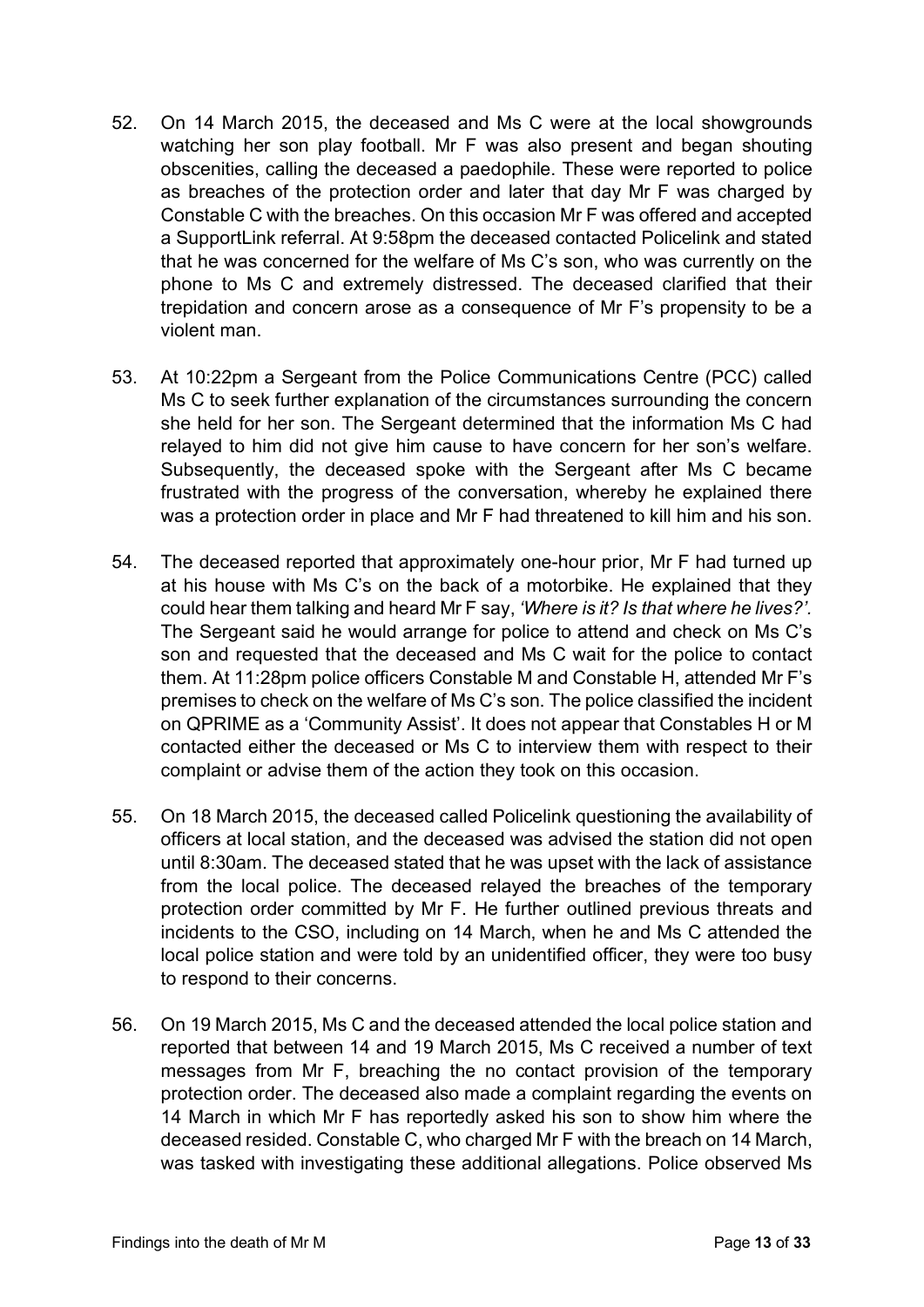C's phone and confirmed the text messages and a digital recording was taken of her version of events, and Scenes of Crime were requested to photograph these messages.

- 57. On 6 April 2015 Constable C attended Mr F's premises and served him with a copy of the full protection order. In addition to the standard conditions, the order had seven additional conditions prohibiting Mr F from contacting or approaching Ms C or any other named person in the order. The protection order also included the following named persons: Child 1, Child 2, and Chiild 3 (children of the aggrieved) as well as the deceased's son. Formally, that meant that Mr F could no longer have contact with his son or daughter until 23 March 2017.
	- 58. Whilst serving the order on Mr F, Constable C informed him he was investigating further allegations of breaches of the temporary protection order and asked him whether Mr F would like to attend the police station during the following week to discuss them, as he didn't want him to come up to the station at night. Approximately an hour after being served with the protection order, Mr F went to the deceased's home and (inter alia) stabbed Mr M to death.

### **Issues for Review**

- 59. The apparent inaction and tardiness in responding to the complaints made about Mr F's conduct, which eventually culminated in Mr M's death and other terrifying events of 6 April 2015 is demonstrated by the following:
	- i) Mr F had a thirty year criminal history which included convictions for Assault occasioning bodily harm (3 court appearances), Assault (4 court appearances), Wilful damage (5 court appearances), Dangerous operation of a motor vehicle (1 court appearance), Assault/obstruct police (3 court appearances) and Breaches of Community Service or Probation orders (3 court appearances).
	- ii) Mr F had three previous convictions for Breaches of Domestic and Family Violence Act orders involving the deceased's new partner, Ms C.
	- iii) Between 17 January 2015 and 6 April 2015 Ms C and the deceased reported that they attended or contacted the Queensland Police Service "two or three times per week with concerns about the behaviour of Mr F, including threats to kill. Section 100 of the *Domestic and Family Violence Protection Act 2012* requires police officers to investigate if there is a reasonable suspicion domestic violence has occurred.
	- iv) On 27 February 2015 Mr F had been served with, and was subject henceforth to, a temporary Domestic and Family Violence Protection Order from the Magistrates Court the previous day.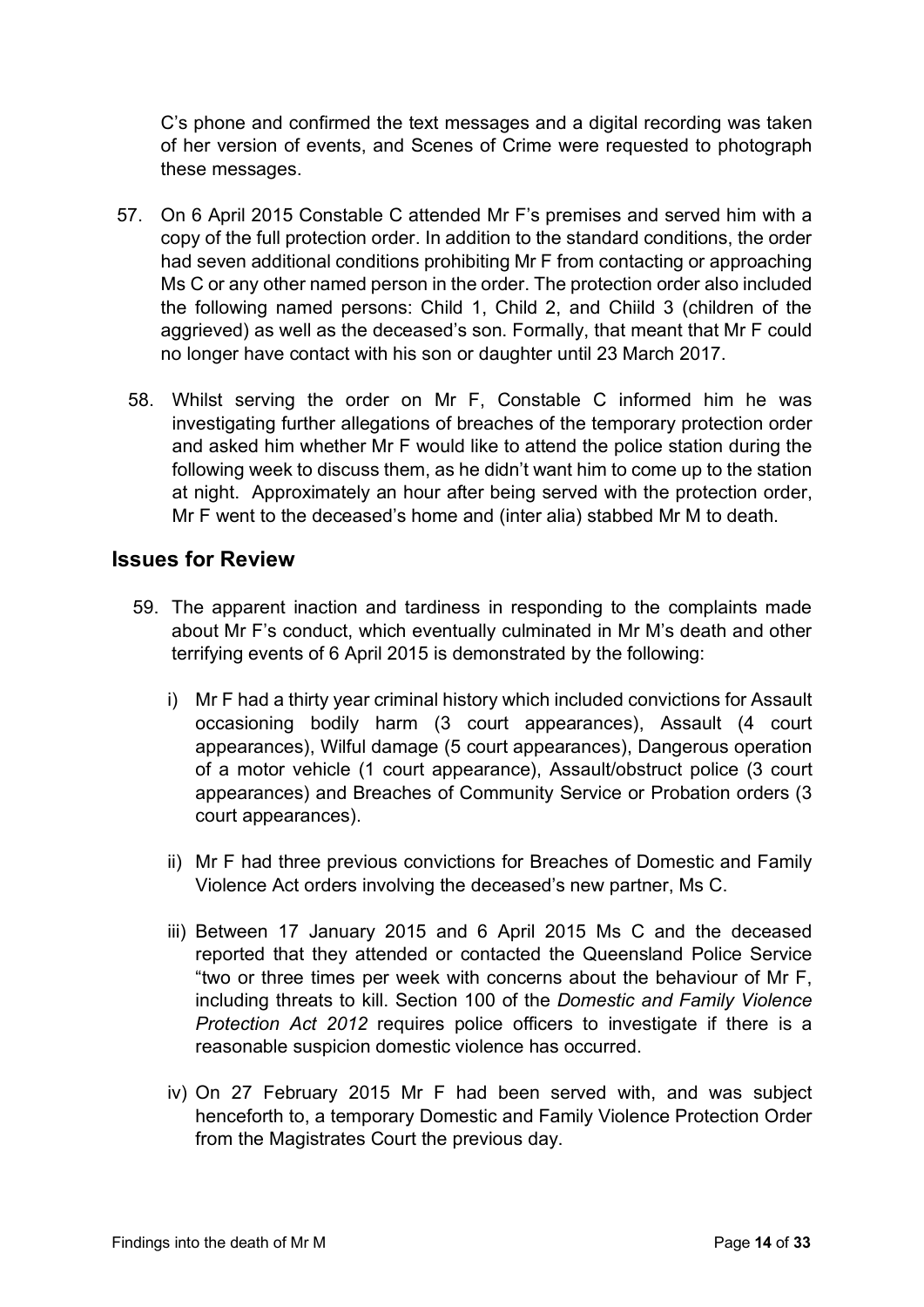- v) On 15 March 2015, Mr F had been served with a Notice to Appear in the Magistrates Court on 14 April 2015 in relation to a Breach of Domestic Violence Order the previous day.
- vi) On the night of 14 March 2015, the deceased and Ms C contacted police to report that Mr F had ridden his motorcycle to the deceased's home shown the way by his son Child 3 who had visited that address on several occasions.
- vii) On 24 March 2015, the temporary protection order was made permanent but was not served on Mr F by police until 6 April 2015.
- viii)On 24 March 2015, Mr F it seems was incorrectly informed by the police that the temporary order allowed continued contact with his son and daughter. 2
- ix) Ms C and the deceased and their families were not informed that the service of that permanent 24 March 2015 order was to take place on 6 April 2015. Within one hour of that service on 6 April 2015, the murder occurred; and
- x) According to the police Operational Procedures Manual, police officers should take a respondent into custody if they reasonably suspect that the person has committed domestic violence and they believe there is a danger of personal injury or property damage.
- 60. In the recordings and written notes of conversations between the deceased and Ms C and various police officers, Ms C, in particular, comes across as a terrified victim of domestic abuse. On other occasions she is alleged by police to be erratic, angry, and demanding. That cannot be a valid criticism as she was the subject of intense ongoing domestic violence. Of course, it is also no excuse for incompetence, maladministration, and bias but it might explain perceptions by both Ms C and police of suspicion and mistrust. In the recordings of conversations between police and Ms C and Mr M, the police are clearly professional.
- 61. Disappointingly, many of the above issues raised by Ms C were also identified in the report by the Crime and Misconduct Commission (CMC) *Policing Domestic Violence in Queensland: Meeting the challenges (2005).* Whilst recognising the challenges faced by police in responding to domestic and family violence, including the resourcing required to manage these types of offences compared to other areas, the CMC identified significant cultural barriers to the provision of effective support by police.
- 62. This leads to an important consideration in this investigation. Many of Ms C's allegations against the local police have been contested, explained, and contradicted by police. Coronial investigations are not directed towards

<sup>2</sup> See text message 15:18 hours 23 March 2015, Mr F to Ms C page 9 supra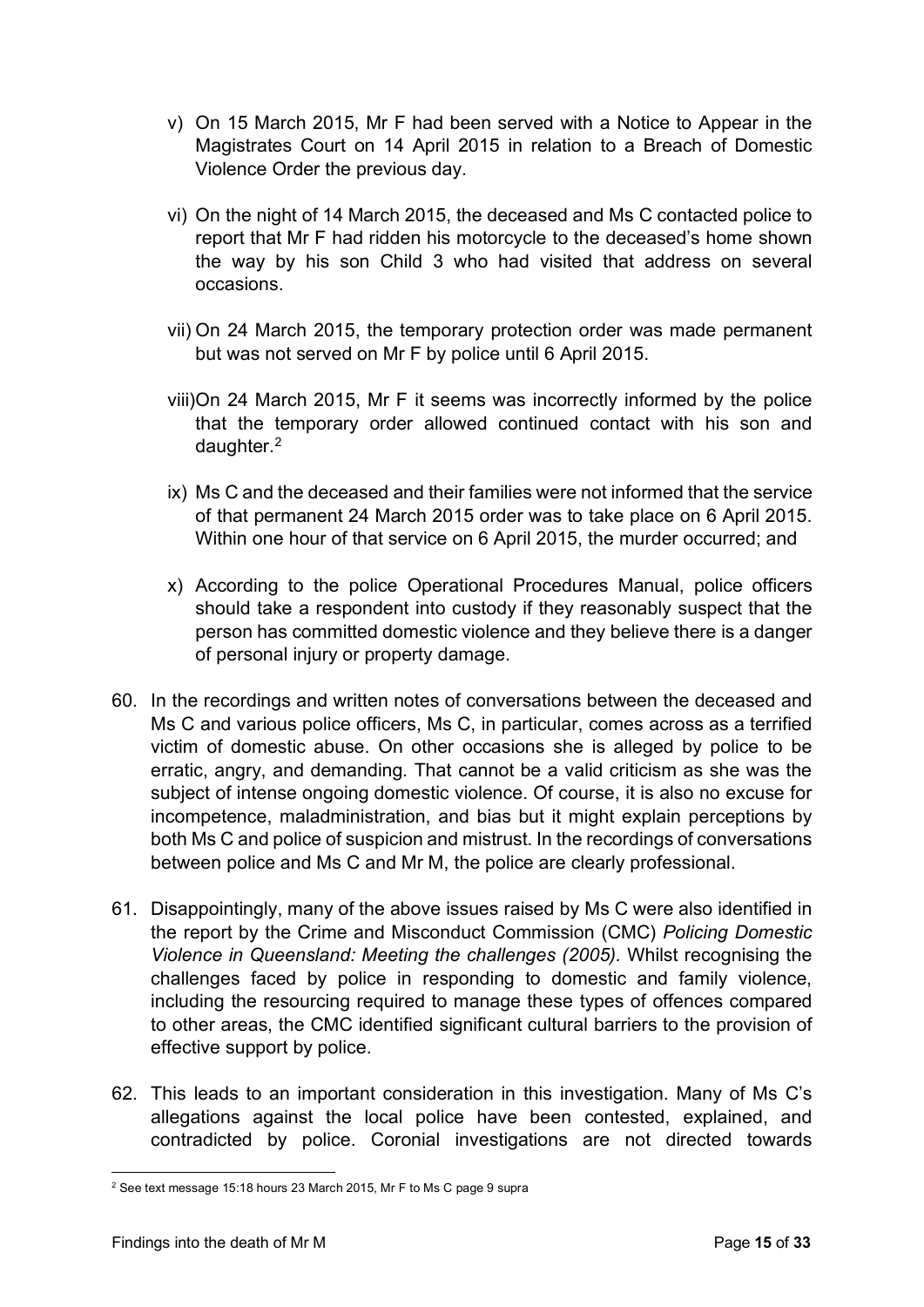ascertaining whether or not there is criminal, civil, or disciplinary liability. Error and failure must be regarded as "not abnormal" and attention must concentrate on identifying factors that cause errors or mistakes that create catastrophic effects. The coronial jurisdiction is about the prevention of death not necessarily blame $3$ 

63. Accordingly, devolving this investigation into the minutia of a *"he said' no 'she said'"* evidentiary contest about events in 2015 involving police and Ms C and the deceased will hardly assist in diagnosing errors and mistakes. It seems apparent that there are a number of systemic failures by police, prior to the tragic outcome for the deceased and his loved ones. However, the role of Mr F's truly *malam mens rea* cannot be ignored. Moreover, poor police responses to domestic violence related deaths around 2015 have already been the subject of coronial review.4 The focus of this investigation must be on systemic errors and important reforms that have subsequently been put in place by the Queensland Police Service.

## **Review by the Coronial Domestic and Family Violence Death Review Unit**

- 64. The Domestic and Family Violence Death Review Unit ("the DFVDRU") was established within the Coroners Court of Queensland in 2011 to provide specialist advice and assistance to Coroners in their investigations into domestic and family violence related deaths. The purpose of the unit is to assist Coroners in understanding the broader context and circumstances of the death, consider any relevant service system contact, and identify whether there were any missed opportunities for intervention or prevention.
- 65. The DFVDRU identified several issues in the police service response to the domestic and family violence concerns in this case. Importantly, in 2019 the Queensland Police Service provided a detailed update on reforms within the police aimed at addressing many of the systemic failures that were identified in the DFVDRU review.
- 66. Given the extent of the contact is was not possible to outline each response in specific detail, however a number of recurring issues were identified, Helpfully, I also had access to a preliminary internal audit completed by Sergeant R (2015), a review by the DFVDRU (2016) and other later Queensland Police Service responses. These reviews readily and effectively identified four key failures in the systems and procedures of the police in this matter:

<sup>&</sup>lt;sup>3</sup> See Section 3 Objectives of this Act Coroners Act (Qld); Freckleton & Ranson Death Investigation and the Coroner's Inquest Oxford University Press Melbourne 2006 724; The Australian Coroners Manual The Federation Press Sydney 2005 <sup>4</sup> Inquest Findings into Death: Death of Nolene Beutel 2011/2288 (Coroner Hutton); Non-Inquest Findings into Death of DM 2011/140 9 February 2016 (Deputy State Coroner Lock); Death of Elsie May Robertson 2013/839 22 October 2015 (State Coroner Ryan); Death of Rinabel Tigalo Blackmore 2015/594 4 April 2019 (Coroner Wilson)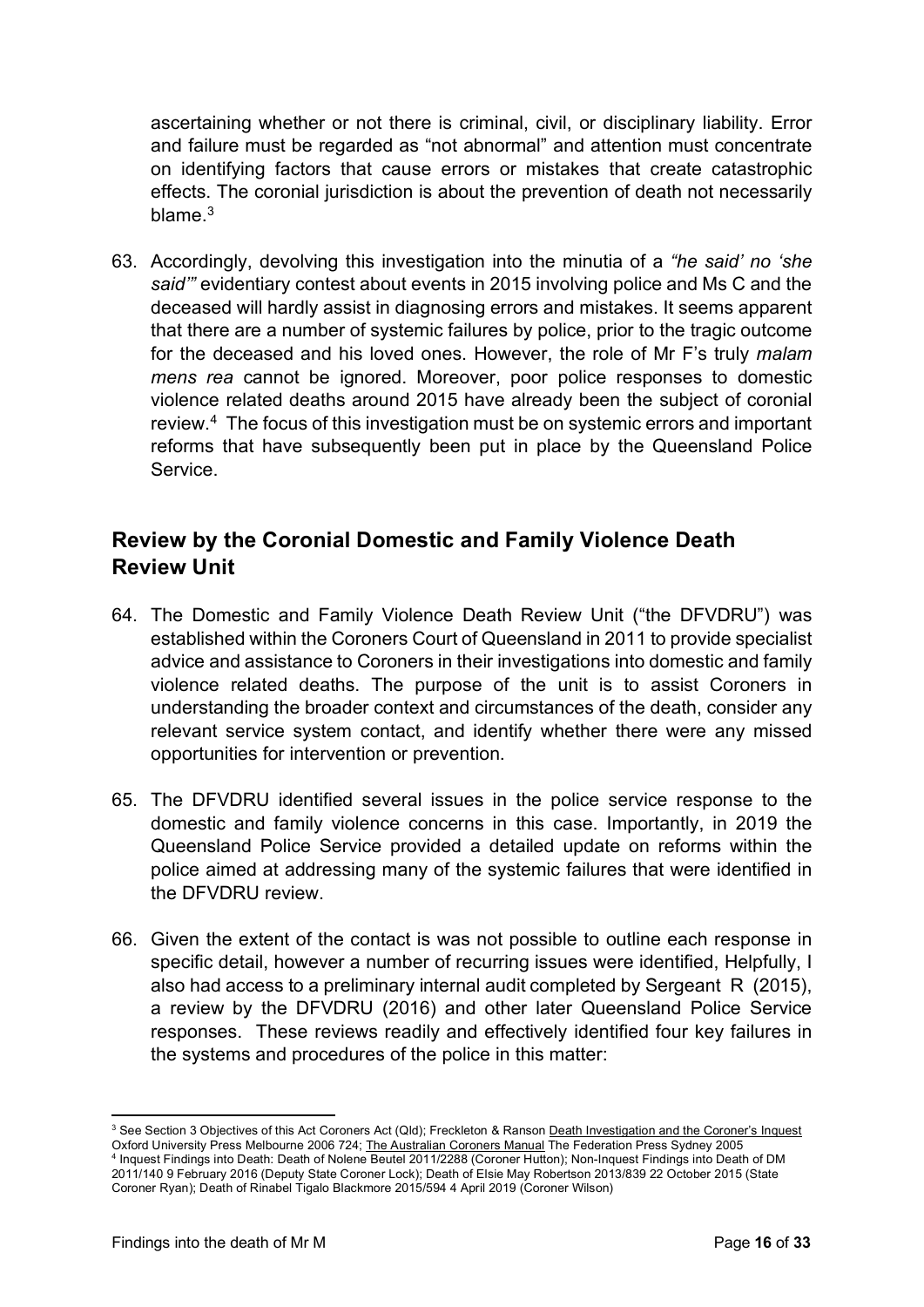- i) Failure to correctly identify, respond and investigate domestic violence incidents;
- ii) Failure to accurately assess and triage calls for assistance;
- iii) Inadequate resourcing and priority of police responses to domestic and family violence; and
- iv) Insufficient understanding and recognition of the dynamics of domestic and family violence by police.

#### *(i) Failure to correctly identify, respond and investigate domestic violence incidents*

- 67. A good example of this concern occurred on 17 January 2015 when Ms C first reported to the police that she was concerned for the safety of her children following an argument with Mr F about Mr F's perception of her "*infidelity".*  Constable H recorded the incident as a *'NO DV'.* Both he, Sergeant H (Officer in Charge of the police station) and Sergeant R, the Domestic and Family Violence Coordinator for **District failed to recognise that an accusation of** infidelity by a former partner post-separation was potentially indicative of an underlying pattern of domestic violence.
- 68. There was no reference to checks on the criminal history or domestic violence history of Mr F. In accordance with s. 100(1) of the *Domestic and Family Violence Protection Act 2012* police must investigate, or cause to be investigated, a report of domestic violence, or a circumstance in which it is reasonably suspected that domestic violence has occurred.
- 69. The police responses to reported or suspected episodes of domestic and family violence are governed by Chapter 9 of the Queensland Police Service Operational Procedural Manual (OPM) which describes the responsibilities of police officers responding to, and investigating, domestic and family violence. Additionally, it provides guidance to officers to ascertain the level of risk within a relevant relationship and to identify opportunities for intervention and referral. An occurrence can only be recorded as 'No DV' when police attend a location where domestic violence was alleged to have occurred and investigations reveal (inter alia) that no do domestic violence has occurred, or is alleged to have occurred as defined under s. 8 of the *Domestic and Family Violence Protection Act 2012.*
- 70. Further concern arises from Constable H's assessment of the incident, as expressed in his statement taken after the death that he *'did not have any fears*  for the safety of the children from the way (Mr F) presented and also the way the *kids were smiling and laughing. The way it was attempted to be explained to Police by (Ms C) was extremely erratic and appeared to be overdramatised on this occasion.'* Sergeant's statement refers to having had a conversation with Mr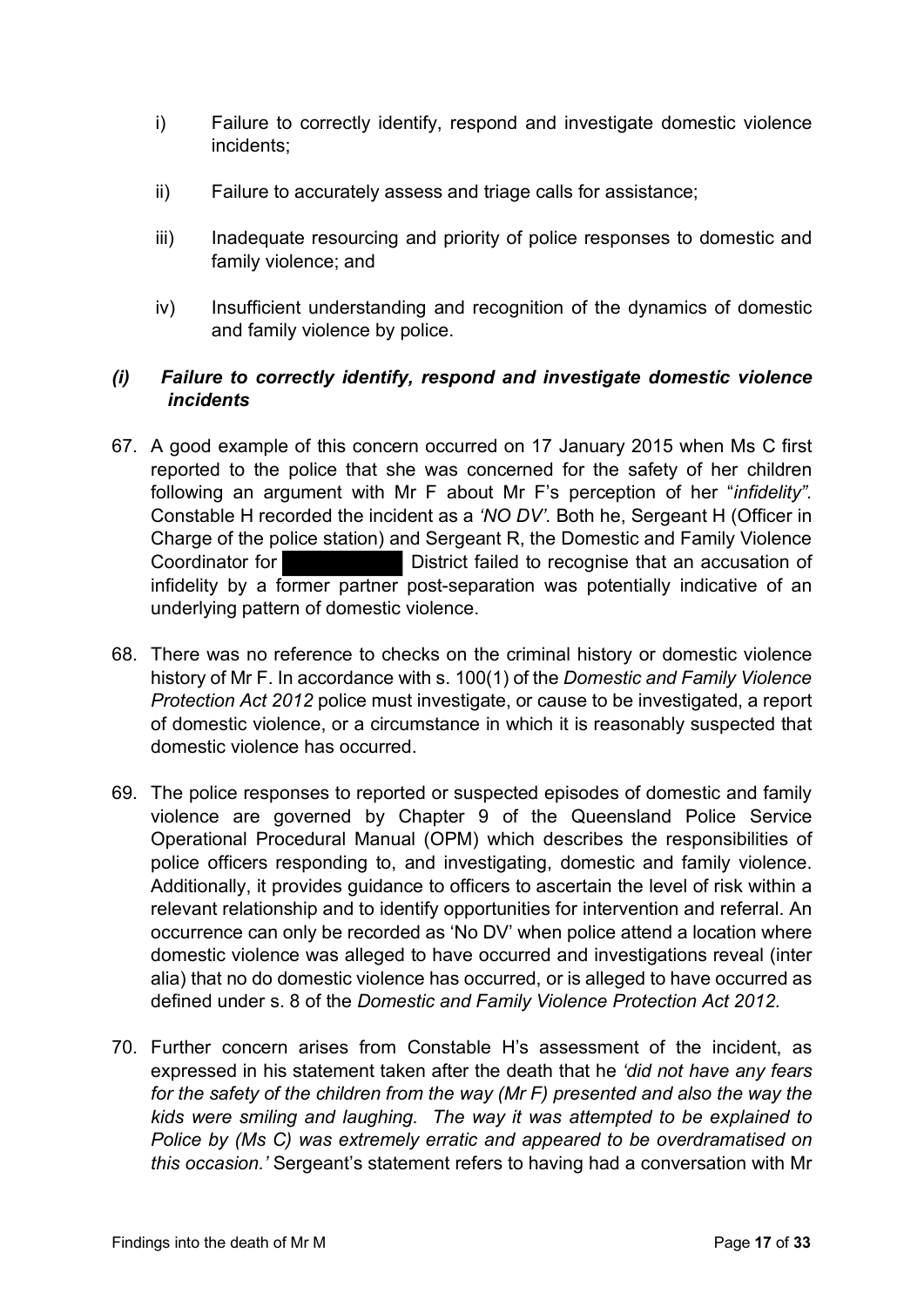F, then forming the opinion that this was not an incident that required police action because of his perception that the version provided by Mr F and the actions of the children were inconsistent with how Ms C was '*yelling'* at them at the police station.

71. It appears that both Constable H and Sergeant H may have failed to recognise the genuine fear Ms C had of Mr F, labelling her instead as aggressive and overdramatic, and possibly limiting the credibility they attached to her reported concerns. It seems that this lack of awareness and understanding of behaviour which may constitute domestic and family violence, as well as the associated impact this may have on the victim, has meant that no further action was taken by the responding officers.

#### *(ii) Failure to accurately assess and triage calls for assistance*

- 72. Disappointingly again, this issue was identified in a report by the Crime and Misconduct Commission (CMC) *Policing Domestic Violence in Queensland: Meeting the challenges (2005)* ten years earlier. This report noted that an incident by incident response that does not adequately triage repeat calls for service and means that a response may be deficient in that it does not reflect the actual nature, extend and context of these events.
- 73. As detailed above, there were a number of occasions in the months leading up to Mr M's death where he and Ms C reported to police incidents involving Mr F that constituted contraventions of a temporary protection order in place at the time. Whilst some of these reports were dealt with appropriately, several were not.
- 74. For example, the deceased called Policelink on 27 February 2015 regarding Mr F sending texts, threatening him, and asking about the service of the temporary protection order. The deceased stated they were "*petrified*" at being sent threatening texts by the respondent. He stated that he felt they were being brushed off by the police. This is particularly salient as this harassment occurred shortly after Mr F had been served with the temporary protection order, and in part because he had just been served with the order. It is indicative of retaliatory action taken against the couple in response to the order.
- 75. On this occasion the deceased spoke with CSO H. Policelink is intended only for non-urgent matters or general inquiries. Calls for service requiring a policing response are meant to be transferred to the Police Communications Centre (PCC). In this instance CSO H should have referred the deceased's concerns for police response (via PCC) or provided him with alternative options to obtain a police response, particularly with consideration that the deceased said to the CSO that they were petrified of Mr F.
- 76. When members of the public contact police seeking a response to an alleged offence, the priority of that response is to be assessed based on the information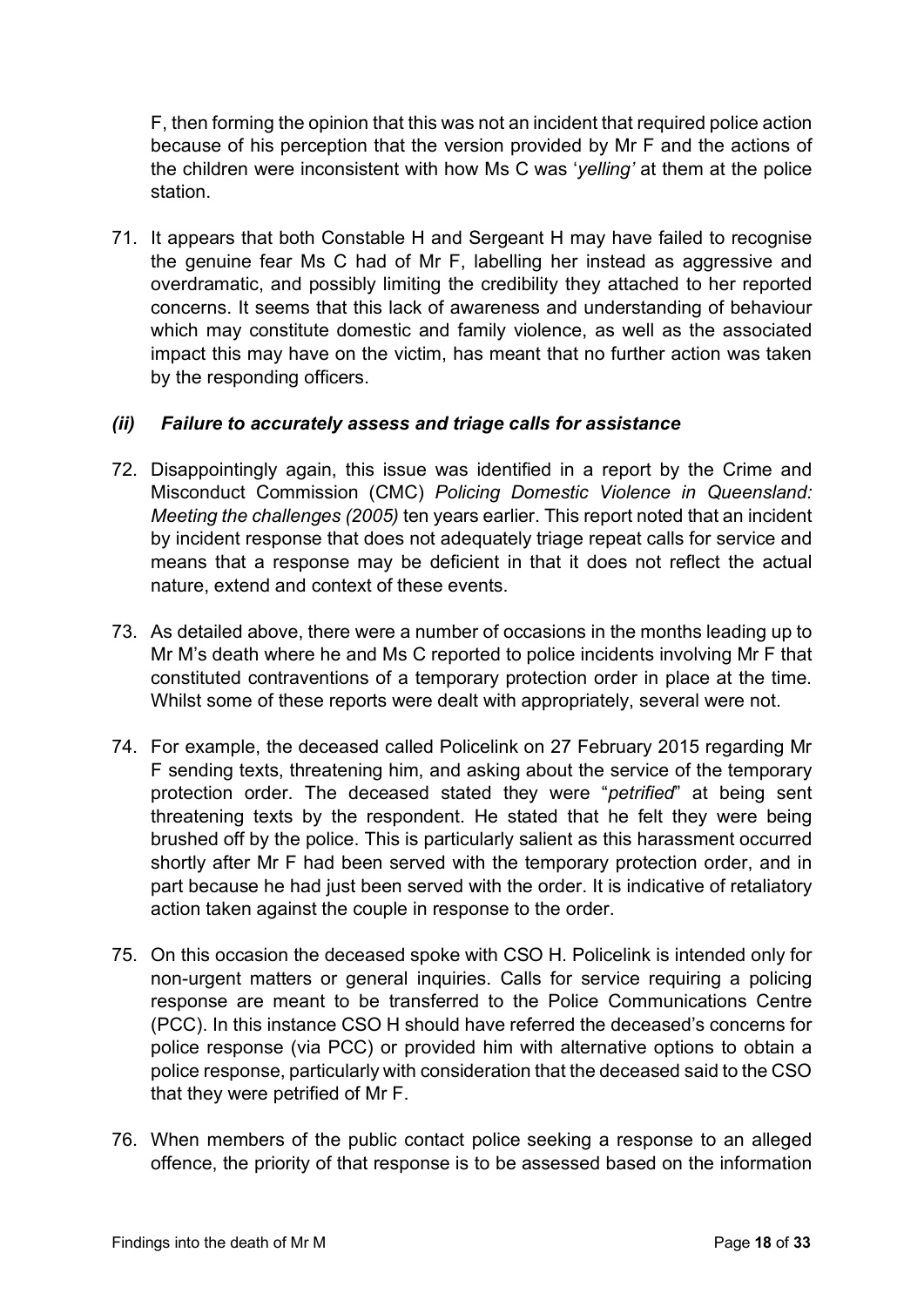provided. The Queensland Police Service Operational Procedure Manual at 14.24 Priority Policing Process policy stated at the time:

*"Tasking officers receiving calls for policing services are to:*

- *i) Determine whether the call relates to a threat to personal safety or property;*
- *ii) In the case of threats to personal safety or property security, establish whether the call indicates a known threat, a potential threat or a perceived threat;*
- *iii*) Direct officers to attend the call for service or initiate an alternative *expectation strategy based on the application of the priority policing process; and*
- *iv) Ensure that the organisational boundaries do not impede an appropriate and timely response to calls for service. Where no officers are available within a tasking officer's area of responsibility and an immediate response is required, the tasking officer should request a tasking officer in a neighbouring area, in accordance with the relevant regional arrangements, to direct officers from that area to attend the call for service. Tasking officers receiving requests for assistance from tasking officers in other areas are to ensure that officers are directed to attend the call for service in accordance with the priority policing process and regional arrangements."*
- 77. It is apparent that this protocol was not followed.

#### *(iii) Resourcing and priority of police to domestic and family violence*

- 78. Between 17 March 2015 and 19 March 2015, Ms C received a series of text messages from Mr F in breach of the temporary protection order dated 26 February 2015 and served upon him the next day. There is no evidence of any substantial investigation into these breaches being made by the police between 19 March 2015 and the deceased's murder on 6 April 2015 (11 days later). There is no sensible explanation as to why the breaches had not been actioned in that time. Indeed, the full protection order was granted in the interim on 25 March 2015 but was not served on Mr F until 6 April 2015, some 13 days later.
- 79. Ms C complains that when Constable C served the final order on Mr F, he effectively warned him that Ms C and the deceased had made further allegations of breaches but did not take action to hold Mr F to account for his ongoing abuse of the couple. At the time, Mr F said to Constable C, *"Mate I 'm just going to end up in prison over this. This is going to end very badly!'*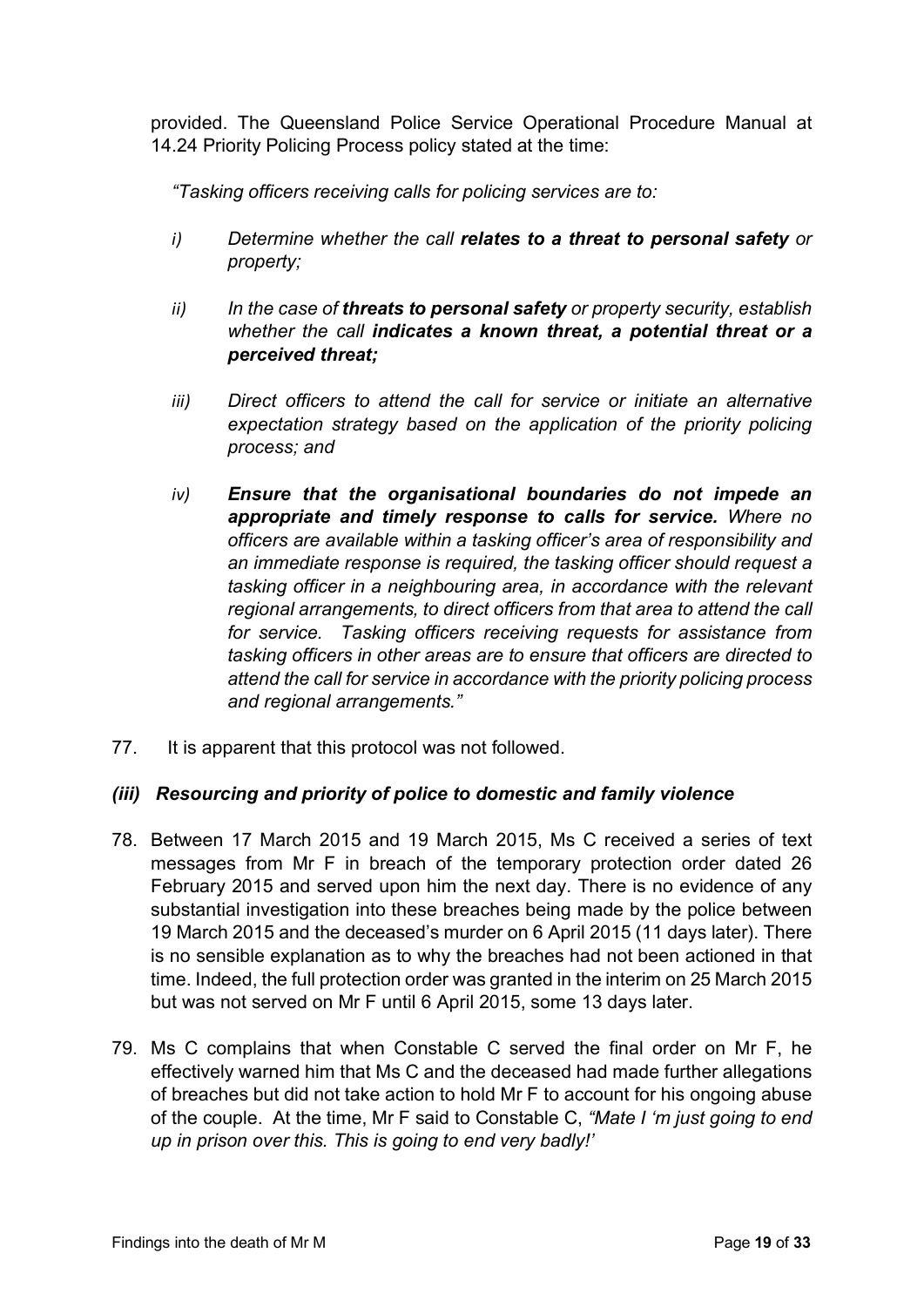- 80. Constable C had only recently, on 14 March 2015, issued a Notice to Appear upon Mr F for contravention the temporary protection order by verbally abusing Ms C at their son' football match. Further, Constable C documented on QPRIME on this occasion that there were previous breaches and although they were *'minor'* the frequency of them was *'increasing'.* Police responses to reported or suspected breaches of domestic violence orders is documented under s.9.6.6 of the OPM's (Contravention of domestic violence order, release conditions or police prosecution notice). It states that to ensure domestic violence strategies are effective, respondents should be held accountable for an action in contravention of:
	- i) a domestic violence order;
	- ii) a temporary protection order;
	- iii) release conditions;
	- iv) a police protection notice; or
	- v) any other order made under the *Domestic and Family Violence Protection Act 2012.*
- 81. The OPM outlines that a respondent who contravenes a condition of a domestic violence order other than failing to appear before a court commits a criminal offence. It further states that '*officers should approach a contravention of a domestic violence order in the same manner as investigating any other criminal offence'.* Constable C could have reasonably charged Mr F with the fresh alleged breaches of the temporary protection order when he served him with the final domestic violence order on 6 April 2015. There is a possibility officers could have detained him, removing the imminent danger to Ms C and the deceased. This s particularly salient as Mr F had clearly stated to Constable C that things were going to go badly, there had been multiple and escalating breaches, there was a prior history of domestic and family violence between the couple and Mr F had previously retaliated when served with the temporary protection order.
- 82. There is a further inference to be drawn from the evidence. It is clear that Mr F was allowed to continue contact visits with his son on advice from the police and the acquiescence of Ms C. It is also clear that the temporary order and the permanent order did not allow Mr F such contact: "8*. The respondent is prohibited from following or remaining or approaching to within 50 metres of the named person (viz CHILD OF THE AGGRIEVED: Child 3 and CHILD OF THE AGGRIEVED: Child 2) when the named person is at any place'.* Mr F was contemptuous of the protection regime provided for by the *Domestic and Family Violence Protection Act 2012* by not ever attending court and regularly not complying with any such court orders.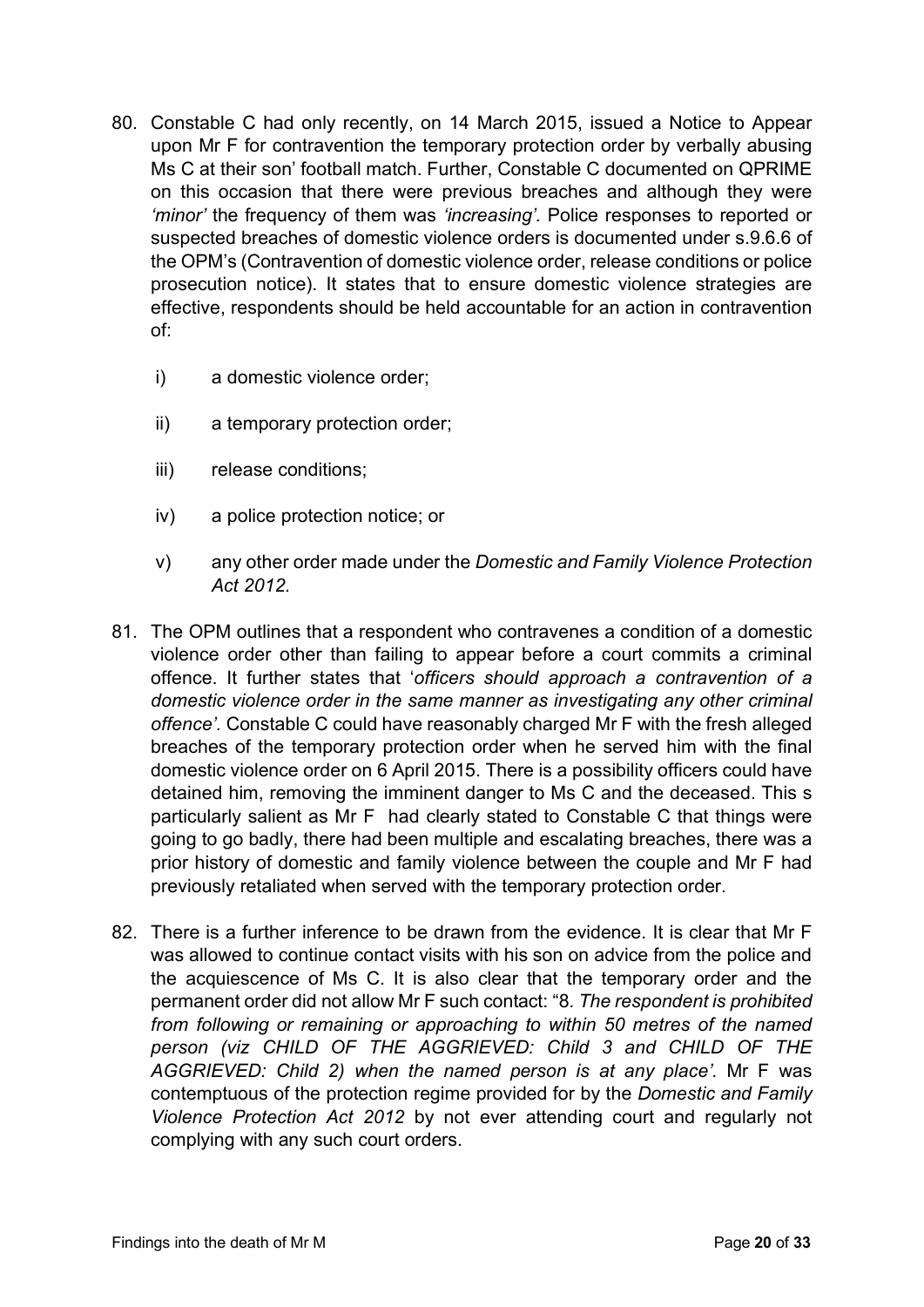#### *(iv) The need for greater understanding and recognition of the dynamics of domestic and family violence by police*

- 83. Whilst physically separating and leaving a relationship characterised by domestic violence may seem the obvious solution to prevent further abuse, in many cases the risk of being hurt or killed is greatly increased when women or men make a decision to leave or commence a new relationship.<sup>5 6</sup> When perpetrators sense they may be losing control over their partner, for example by entering into a new relationship, an escalation in abuse may occur in an attempt to regain or maintain this control, or to punish their partner for leaving.  $7$  Post separation violence tends to be more serious, more obsessive, more likely to involve stalking, and most importantly, more likely to lead to a homicide than violence which occurs within an intact relationship.<sup>8</sup>
- 84. The recognition of multiple risk factors within a relationship allows for a comprehensive assessment of risk, safety planning and, potentially the prevention of future deaths related to domestic and family violence can assist services to identify and quantify the level of risk or danger; allocate resources; and assist victims to understand that they may be at a high risk of violence against them. In respect of the death of Mr M, all the following lethality risk factors can be identified:
	- a. History of violence outside the family by perpetrator.
	- b. History of domestic violence (current partner);
	- c. History of domestic violence (previous partners);
	- d. Prior threats to kill victim;
	- e. Prior attempts to isolate the victim;
	- f. Prior destruction or deprivation of victim's property;
	- g. Choked /strangled victim in the past;
	- h. Victim and perpetrator living in common-law; and
	- i. Actual or pending separation (or new partner).
- 85. All of these Protective Assessment Factors (PAF) were known to responding officers at the time that multiple episodes of domestic violence were reported to them. They were readily accessible through police PRIME reports and would have informed the officer's response to the multiple reported concerns by the deceased and Ms C. Indeed, there was direct evidence of:
	- 1. previous history of domestic and family violence;
	- 2. respondent in non-compliant with a protection order (failure to comply with authority;

<sup>5</sup> Hotton, T. (2001). Spousal Violence after Marital Separation. *Canadian Centre for Justice Statistics. 21(7).* Cat. No.85-2002. <sup>6</sup> Anderson, D.K. & Saunders, D.G. (2003). Leaving an Abusive Partner: an empirical review of predators, the process of leaving and psychological well-being. *Trauma, Violence and Abuse 4(2), 163-191.*

<sup>7</sup> Fleury, R.E., Sullivan, C.M. & Bybee, D.J. (2000). When Ending the Relationship does not End the Violence: Women's Experiences of Violence by Former Partners. *Violence against Women, 12, 1363-83.*

<sup>8</sup> Mr Fransisson, H. & Hotton, T. (2003). Losing Control: Homicide Risk in Estranged and Intact Intimate Relationships. *Homicide Studies, 7, 58-84.*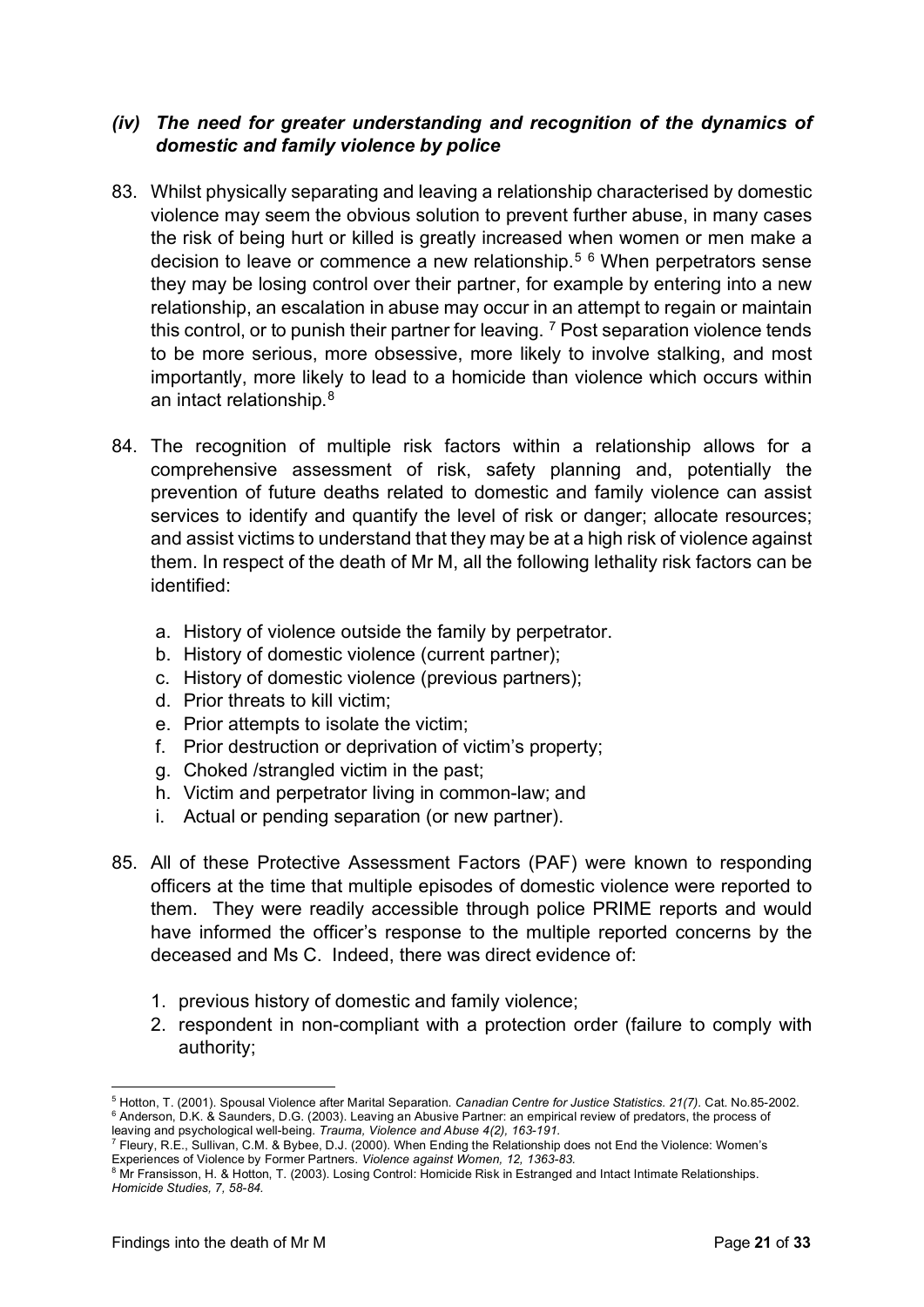- 3. actual or pending relationship separation;
- 4. prior threats to kill;
- 5. prior strangulation;
- 6. prior attempts to isolate the victim;
- 7. child custody and access disputes;
- 8. prior attempts to isolate the victim;
- 9. prior threats against the victim's pets;
- 10. prior assault while pregnant;
- 11. a new partner in the victim's life;
- 12. sexual jealousy;
- 13. the victim is fearful of the perpetrator;
- 14. the perpetrator threatened harm to the children; and
- 15. there was a noted escalation of violent threats.
- 86. Whilst Constable C did complete a Protective Assessment on 14 and 19 March with respect to the reported breaches of the protection order, the score of medium should have been high with consideration of the death threats and constant harassment. The relevant factors present in this case at any time these occurrences were reported to the police included:

*Category 1 Factors:* increased frequency of DV incidents, previous incidents of DV/contraventions, separation, a significant change in circumstances, past strangulation, threats to kill either the aggrieved or family members.

*Category 2 Factors:* respondent history of violence, ongoing conflict, controlling behaviour, stalking, violent threats and threats of animal cruelty.

*Fear Level:* very fearful (aggrieved appears very fearful of domestic violence occurring in the future).

- 87. Some criticism of this categorisation can be legitimately made. For example, jealousy or sexual possessiveness are currently not included in risk factors on the PAF, which means there is no prompt for responding officers to consider the significance of allegations of infidelity. Sexual jealousy or obsessive possessiveness is a factor that has been consistently linked to domestic homicides internationally.<sup>9</sup> If officers had an awareness of the presence and significance of all of these indicators at the time of responding to the reported incidents, it is likely that officers would have been able to assess the level of risk as 'high' which recommends a proactive police response.
- 88. However, since Mr M's death new protocols for such assessments are now in place and an extensive review of the Protective Assessment tools has been undertaken. Further, such a risk assessment is limited by the accuracy and

<sup>9</sup> Websdale, N (2000) Lethality Assessment Tools: A Critical Analysis. National Online Resource Centre on Violence Against Women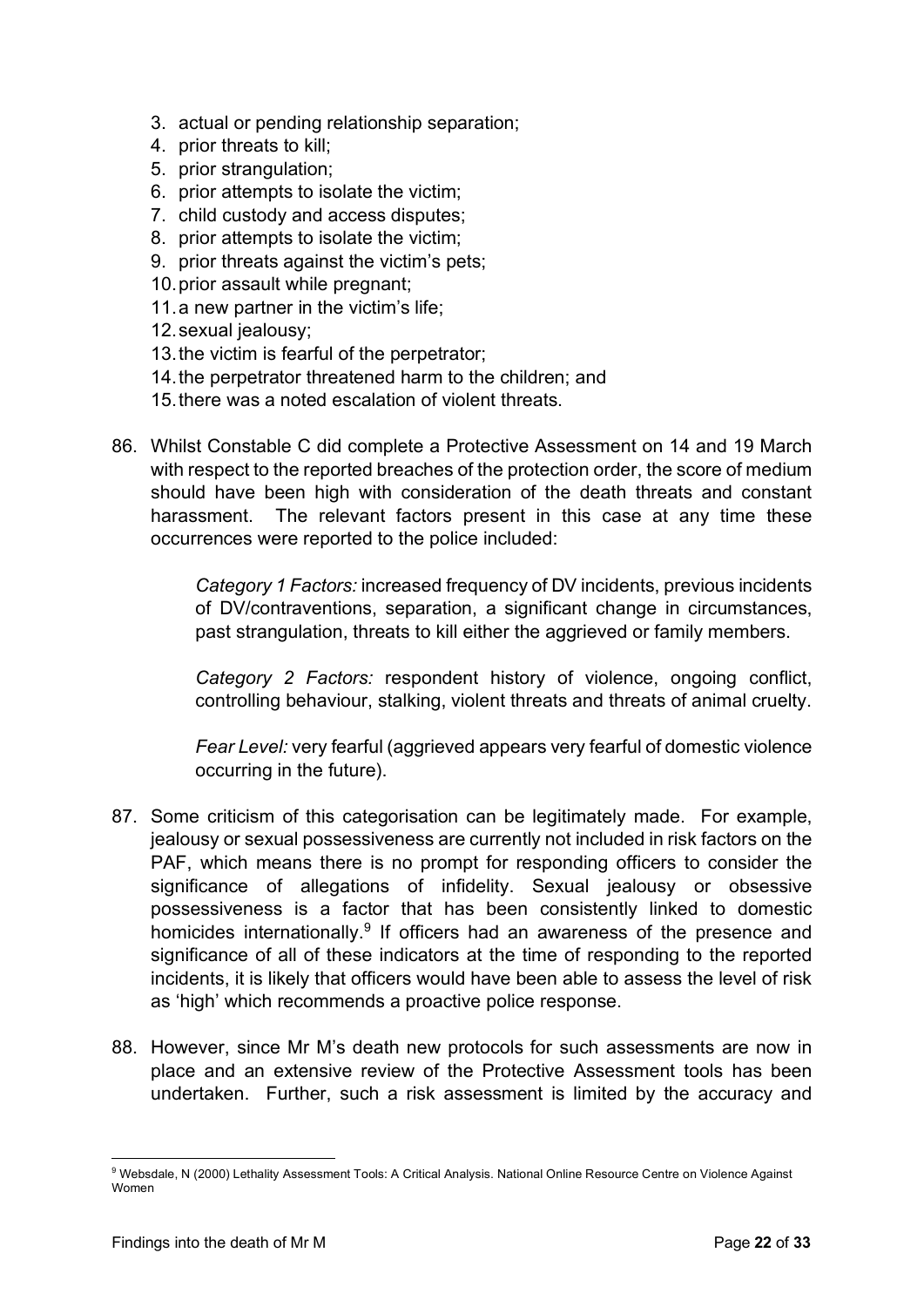reliability of the data that is assessed. It seems apparent that Constable C did not have all of the data available to him at the time the assessment was made.

# **Legislative and Organisational Changes since the Death of Mr M (6 April 2015)**

- 89. Since April 2016 there has been an increased recognition of the devastating impact of domestic and family violence on individuals, families and communities in Queensland and dynamic reforms in a number of government agencies.
- 90. Most notably, the Special Taskforce on Domestic and Family Violence, chaired by Dame Quentin Bryce, identified issues with health, justice, and other service responses to victims of domestic and family violence. In their report, *'Not now, Not ever*: *Putting an End to Domestic and Family Violence in Queensland'*  (2015)', the taskforce made recommendations to:
	- a. Improve training and practice;
	- b. Improve cross-agency information sharing, collaboration and integration; and
	- c. Strengthen legislative provisions such as the introduction of a stand-alone offence for non-lethal strangulation.
- 91. Of particular relevance to the issues identified above the DFVDRU, the Taskforce report included recommendations to the Queensland Police Service that are intended to:
	- a. Improve the criminal investigation and prosecution of perpetrators of domestic and family violence;
	- b. Achieve a more pro-active investigation and protection policy;
	- c. Ensure that arrest is prioritised where a risk assessment indicates the action is appropriate; and
	- d. Improve governance, supervision, and training of police officers in relation to domestic and family violence.
- 92. The recommendations aimed at enhancing interagency responses more broadly, has resulted in the establishment of 'high risk teams' in trial sites across the state that include police as core members. Further, dedicated Domestic Violence Review teams operate in each police region to coordinate reviews and audits and responses to investigations such as this. The appointment and training of Domestic and Family Violence Co-ordinators ("DFVC") to each police district were fundamental to this escalation in awareness of domestic violence. These Coordinators complement the existing DFVC network by providing additional state-wide support to frontline officers on legislation, policy and practice; providing appropriate police response to non-lethal strangulation reports; and identification of appropriate support and referral pathways for victims and offenders.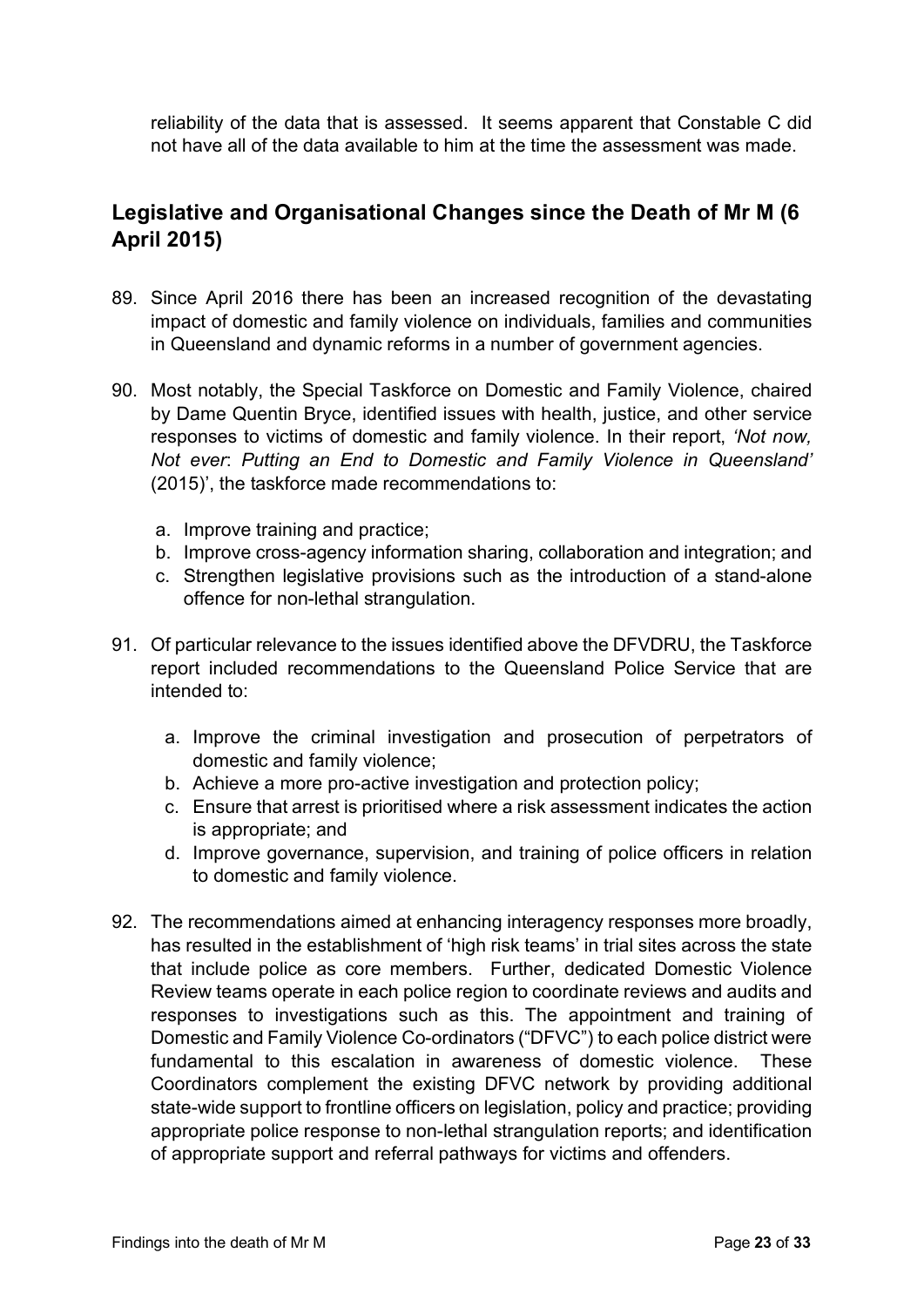- 93. In late 2015 a Deputy Commissioner of Police was appointed to oversee their Domestic and Family Violence Cultural Change Program. The role of the State Domestic and Family Violence Coordinator role was also reinstated, although it was not clear when that role had been removed. Also, a specific Domestic, Family Violence and Vulnerable Persons Unit (DFVVP Unit) was established whose primary function is to deliver reforms related to vulnerable persons, particularly those affected by domestic and family violence and impaired mental capacity. In 2016 two other units were amalgamated with the DFVVP Unit such that it now has responsibility for other pertinent social issues such as elder abuse, disability and suicide prevention.
- 94. Significantly, there have been a raft of legislative changes since 2015 to domestic violence laws. Amendments to the *Domestic and Family Violence Protection Act 2012* in 2015 onwards provided a platform for the Queensland Police Service to shape the future directions of the service in the way it approaches, investigates and resolves Domestic and Family Violence matters. These amendments enabled police to issue a Police Protection Notice (PPN) to provide immediate protection for victims and named persons until such time as the court could determine the necessity for a Domestic Violence Court Order; and share relevant information across prescribed government and non-government entities for the purpose of ensuring victim safety and perpetrator accountability. Amendments to the *Criminal Code 1899* with the introduction of s.315A Strangulation, Choking, Suffocation in a Domestic Setting has also enhanced the ability of police and the justice system to hold perpetrators accountable. Amendments were also made to s. 16 of the *Bail Act 1980* in 2017 widening the circumstances in which a police officer authorised to grant bail shall refuse bail, to include where an offender has been charged with a relevant domestic violence offence. Further provisions were also created (19CA and 19D (2)) to provide a defendant, complainant, prosecutor or person appearing on behalf of the Crown to apply to the 'reviewing court' for a review of a decision about the release of a defendant.

## **Queensland Police Service Responses to Coroners Directives**

- 95. In August, last year, the Queensland Police Service were directed to comment on any changes and improvements (by way of policies, procedures, standards and training) implemented and relevant to front line attendances at, and management of, incidents of domestic violence since the death of Mr M. A comprehensive and considered response was received from the Queensland Police Service on 1 November 2019 under the hand of Steve Gollschewski APM, Deputy Commissioner, Strategy, Policy and Performance. There were some further materials delivered on 13 November 2019. This material is too voluminous to form part of these findings. A summary is as follows.
- 96. As stated earlier, the District Domestic and Family Violence Coordinator, Patrol Group, Sergeant R conducted a homicide audit and made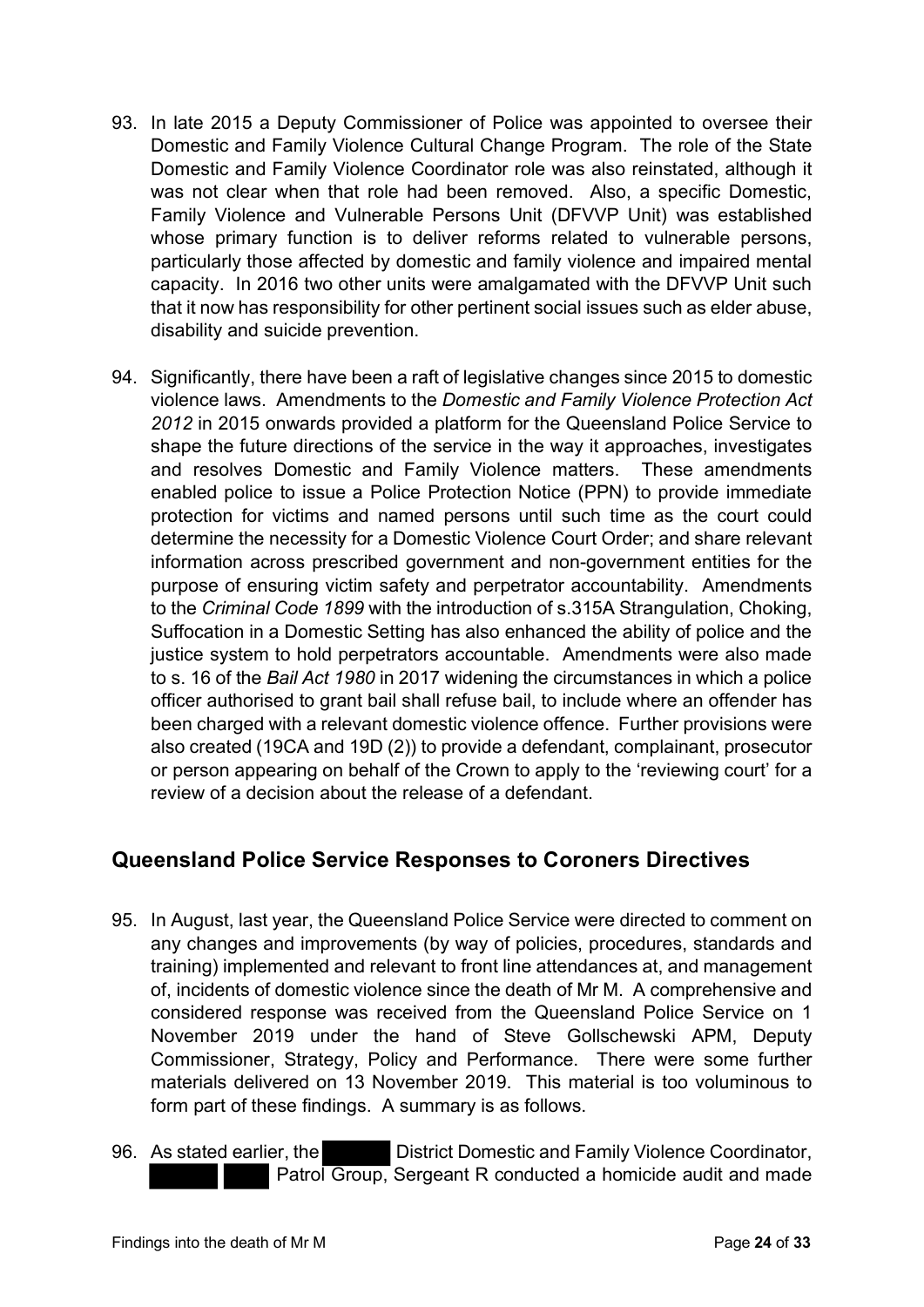a number of recommendations which were progressed to me. The Queensland Police Service response under the hand of Steve Gollschewski APM, Deputy Commissioner adopted Sergeant R observations that the primary concern was the lack of dedicated domestic violence training in the service. At paragraph 36 of his report, Sergeant R articulated <sup>10</sup>:

*36. It would be my recommendation that a state-wide training to all relevant Staff especially at the academies would progress improvement in a number of*

*areas;*

- *a) Investigation of domestic violence incidents.*
- *b) Create awareness for all police of high-risk markers associated with domestic violence and domestic violence related homicides.*
- *c) Provide an instrument that standardises the protection of aggrieved through an interagency case management approach to domestic violence for example PRADO.*
- *d) Establish a standard base line of knowledge regarding domestic violence*

*methodologies and policies, throughout the QPS and other stakeholders.*

- *e) Improve responses to domestic violence incidents particularly in the management of recidivist behaviour.*
- *f) Incorporate established practices from other agencies who have used risk*

*assessment instruments for several years both within the police service and in other government and non-government agencies.*

*g) Assist in identifying recidivist offenders, their modus operandi and record*

*them appropriately on QPS data bases such as QPRIME.*

*h) Specialised domestic violence training for civilian Client Service staff, especially Policelink staff. They are the first point of contact for a large percent of aggrieved attending Police stations. Further training in domestic*

*violence can only have a positive effect on the way persons, especially aggrieved are dealt with at a Police station and it is a way of making sure they receive the correct advice and support. Which has not happened at times in the past, this causes further upset and stress to the aggrieved parties. This can have a detrimental effect on the attitude of the aggrieved parties wishing to report domestic violence to QPS.*

*i)* Engage a dedicated station DFVC for rural stations, who *would be the first contact for all domestic violence related matters in the rural areas of the district.* 

<sup>&</sup>lt;sup>10</sup> Sgt R, 2015, Audit of Domestic Violence Related Homicide Aggrieved: Mr M, Reported 21 May 2015.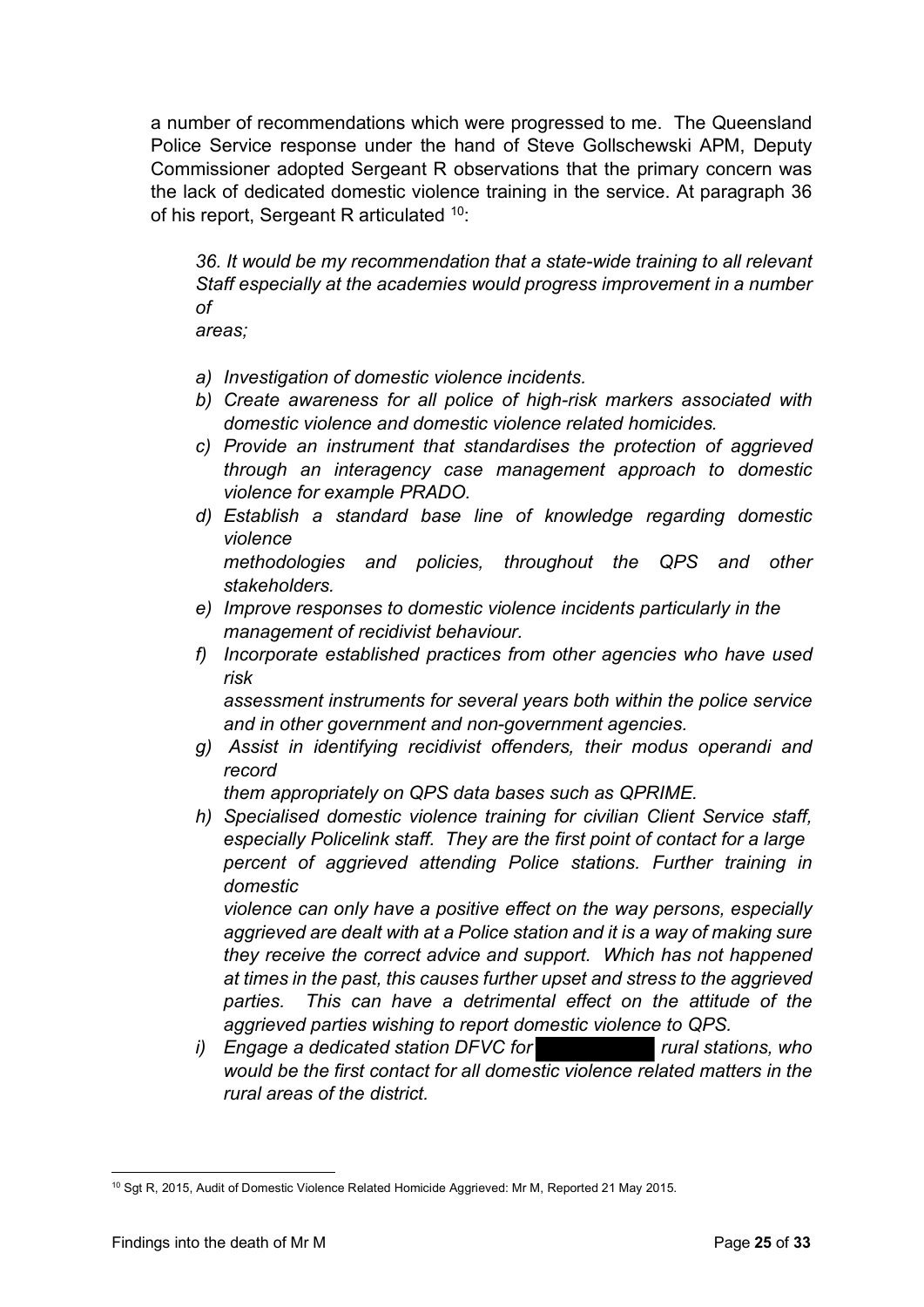- 97. These recommendations were referred to the Domestic and Family Violence and Vulnerable Person Unit, Community Contact Command who responded to me in a strategic context providing information relevant to training programs, case management, integrated service support and policy to address Domestic and Family Violence. Eight of the recommendations (a-h) have been responded to by the Domestic and Family Violence and Vulnerable Persons Unit. Recommendation (i) above was specifically referred to in the District Queensland Police Service District Command for a response.
- 98. Based on the 140 recommendations from the *"Not Now, Not Ever: Putting an End to Domestic Violence in Queensland Report"* the Queensland Police Service engaged the Queensland Centre for Domestic and Family Violence (QCDFVR) Central Queensland University to conduct an audit and review of domestic violence training. Their final report *"An Evidence-based review of Queensland Police Service's DFV training"* was delivered in 2017. Primarily, its recommendations were:
	- 1. development of a state-wide DFV education and training framework recognising foundational, promotional and ongoing professional development needs of all Queensland Police Service employees;
	- 2. annual DFV refresher training, continual educational opportunities for the DFVC network and development of an evaluation strategy to enable ongoing review of programs;
	- 3. review of delivery models and methods of current training programs to ensure they can achieve optimum learning outcomes; and
	- 4. address identified training gaps through inclusion of specific communication and interpersonal skills, cultural awareness and understanding of the complexities of domestic violence within specified communities, enhanced understanding of the role and benefits of police referrals.
- 99. In 2017, the Queensland Police Service Domestic, Family Violence and Vulnerable Persons (DFV&VP) Unit developed a Vulnerable Persons Training Package in response to recommendations made in the *Queensland Police Service Violent Confrontations Review* (Queensland Police Service , 2014), the "*Not Now, Not Ever: Putting an End to Domestic and Family Violence in Queensland"* report (2015) and Central Queensland University's **"***An Evidence based review of Queensland Police Service's DFV training".* This comprehensive training package, delivered to all police officers up to the rank of Inspector and selected non-sworn employees, was delivered in two parts consisting of: an online learning product providing officers with the knowledge needed to ensure the Service is complaint with legislative and associated police and procedural requirements; and face-to-face workshops.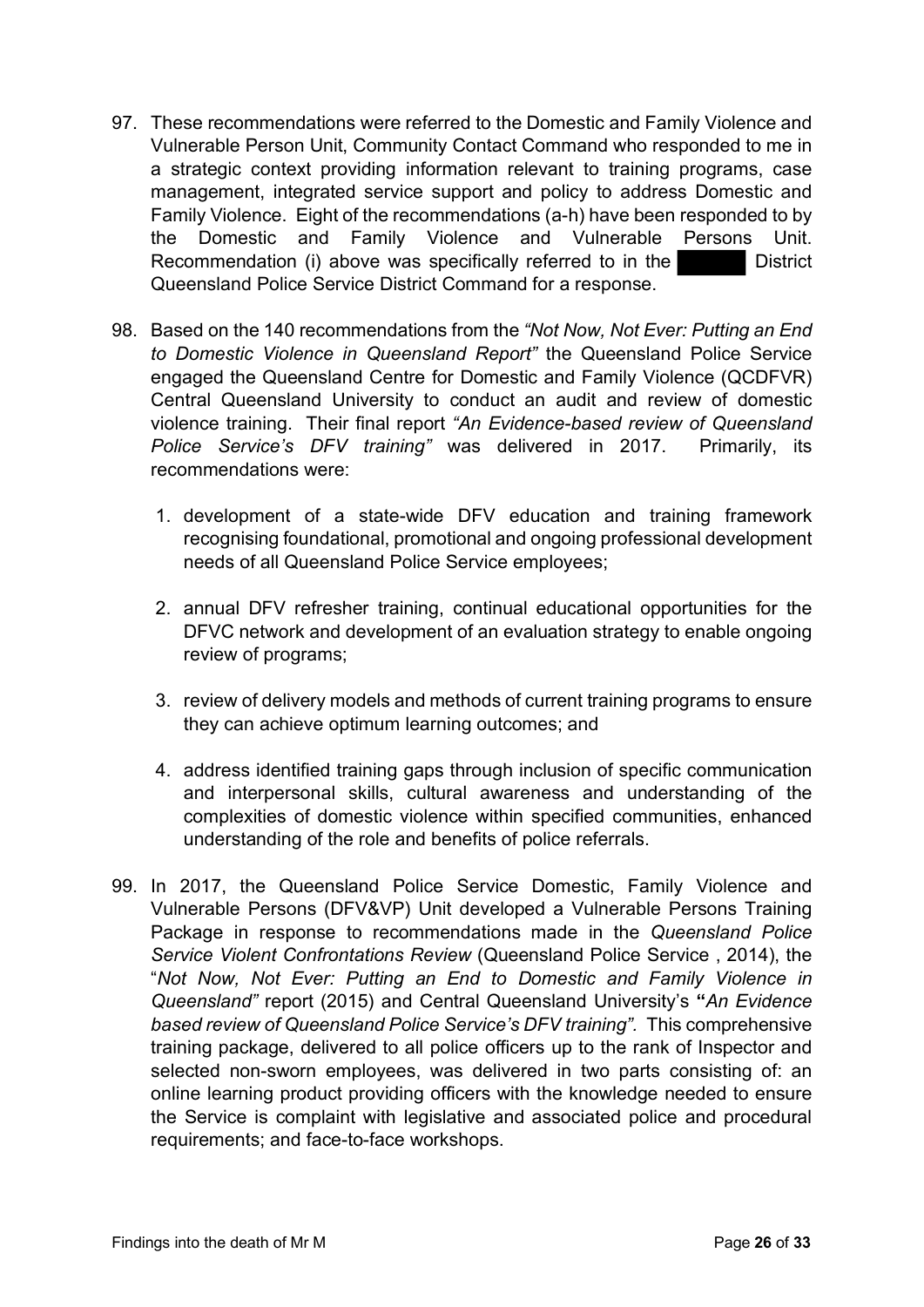- 100. In response to other recommendations made in the *"Not Now, Not Ever: Putting an End to Domestic Violence in Queensland Report"<sup>11</sup>*, the DFVVP Unit developed a specialist course modelled on the South Australia Police training package. This five-day, face-to-face course was first piloted in February 2019. A second course was held in July 2019 with a third course in October 2019. The course is designed for specialists working in the area of Domestic and Family Violence such as: Domestic Violence Liaison Officers, Police Prosecutors, Detectives, Child Protection Investigation Unit members, Intelligence Officers and domestic violence High Risk Teams (HRT). The training specifically covered the following areas in line with the recommendations made by Sergeant R, namely to create awareness of Domestic and Family Violence including homicides and risk markers such as the significance of separation, new relationships, domestic violence homicide prevention, victim support and police referrals and the importance of investigation and prosecution of Domestic and Family Violence incidents. Since 2015, the Queensland Police Service has hosted annual workshops for its specialists including the DFVC network, Mental Health Intervention Coordinators, HRT members and Police Referrals Coordinators.
- 101. In 2016, *Queensland Police Service recruit training was identified as a critical early awareness program.* Enhancements made to the recruit training program included: additional training on communication; the nature and dynamics of DFV; internal culture and attitudes; referral and integration services; cultural awareness and sensitivity to diversity; legislation and policy provisions; strangulation prevention and delivery mode. Enhancements were also made to the first-year constable program in relation to communication, strangulation and legislative provisions. Training was also modified to include face to face training for some components. Further, to raise the profile of DFVCs to the 'practitioner level', the Queensland Police Service now offers access to professional development opportunities, such as the Queensland University of Technology (QUT) Graduate Certificate in Domestic and Family Violence. Between 2016 and 2017 six DFVCs completed this course. In 2018 the DFV&VP Unit funded five DFVCs to undertake post graduate studies in DFV. In 2019, a further four have been funded and are currently undertaking this study. This training was specifically designed to cover the recommendations made by Sergeant R.
- 102.Enhanced information sharing was a second concern to Sergeant R and the *"Not No*w, *Not Ever: Putting an End to Domestic Violence in Queensland Report".* To support the High-Risk Teams, the Department of Child Safety, Youth and Women developed an ICT platform to enable the timely sharing of relevant information related to high risk domestic violence. Specific guidelines were established in 2017 outlining the information sharing provisions and the responsibility of government and non-government agencies in supporting a multi-agency response to DFV.12 In addition to these guidelines, the *Domestic and Family*

<sup>11</sup> 134,135,136 and 138

 $12$ These guidelines are publicly available on the Department of Child Safety, Youth and Women website https://www.csyw.qld.gov.au/campaign/end-domestic-family-violence/our progress/strengthening-justice-systemresponses/domestic -family-violence-information-sharing-guidelines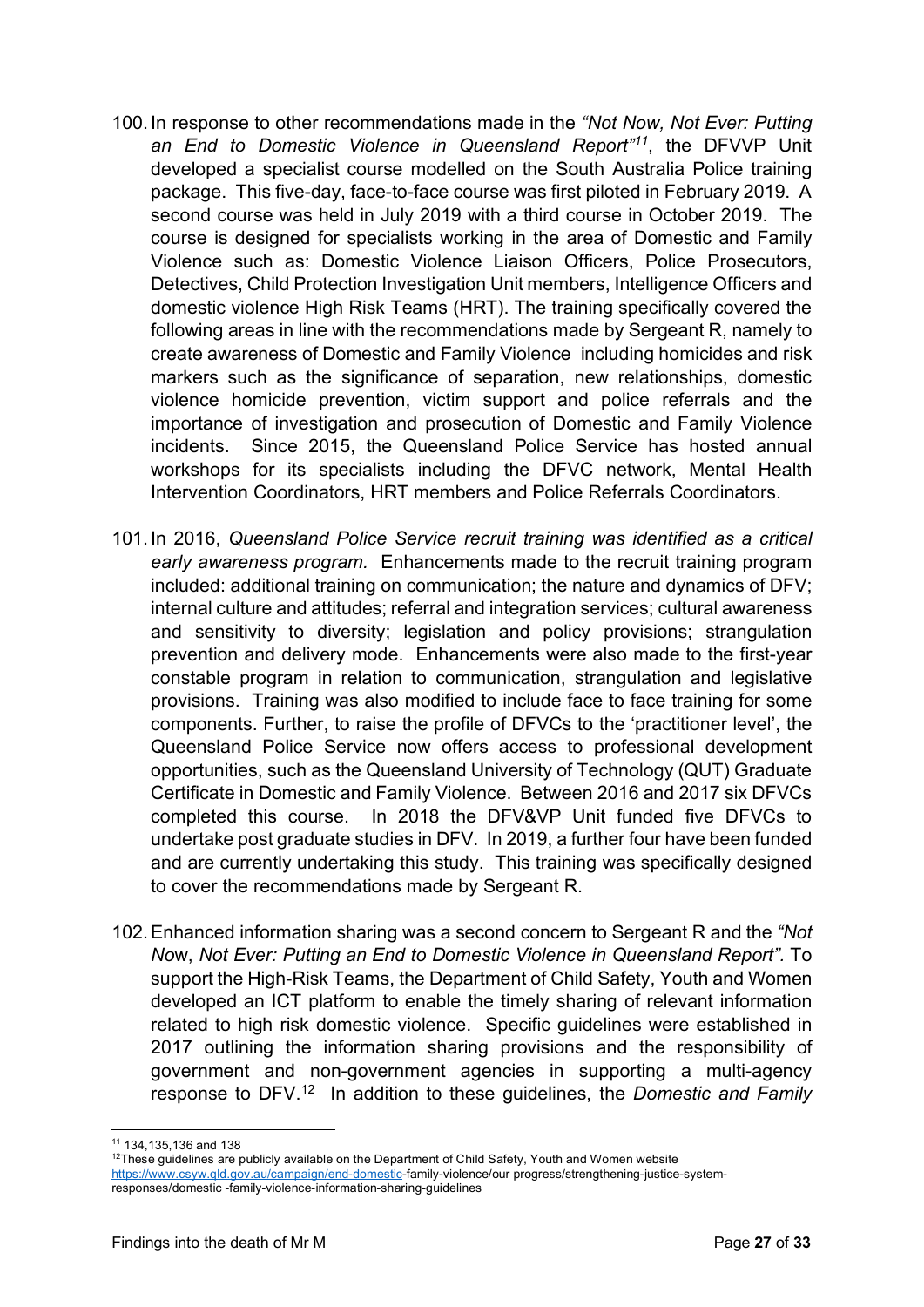*Violence Protection Act 2012* was amended to include Part 5A Information Sharing provisions to enable the timely sharing of relevant information across agencies.

- 103. In response to recommendations 10 and 11 of the Domestic and Family Violence Death Review and Advisory Board Annual Report 2016/2017 (Domestic and Family Violence Death Review and Advisory Board, 2017) and Recommendations 135, 136 and 137 of the of the "*Not Now, Not Ever: Putting an End to Domestic Violence in Queensland Report"* (2015), the DFV&VP Unit commenced a trial to embed two DFVCs in the central Police Communications Centre (PCC). The trial commenced in September 2018 for an initial six-month period, however due to its success, the trial was been extended to October 2019. The DFV&VP Unit is preparing a submission for the Service's Demand and Resource Committee to seek approval to establish the permanency of the DFVC-PCC project. It seems to have been a success.
- 104.As of 23 May 2019, the DFVC-PCC had provided advice in relation to 848 domestic violence calls for service. Frontline officers were not the only area to utilise the service with requests for advice received from communications centre staff, officers in charge of stations, supervisors and District Duty Officers, Child Protection and Investigation Unit officers, Tactical Crime Squad and Criminal Investigations Branch. In addition, when calls for service are referred to HRT clients, the DFVC-PCC notified the relevant HRT to ensure safety management strategies could be addressed.
- 105.The Queensland Police Service Domestic Violence Protective Assessment Framework (DV-PAF) was developed in 2013. It was based on an Ontario Domestic Violence Death Review Committee's lethality risk assessment coding system from 2003 to 2012 data. Its potential shortcomings have discussed earlier.  $13$  However, the key ingredient to a risk assessment system is the available data. In 2017, the DFV&VP Unit contacted Professor Mark Kebbell, and expert in the field of risk assessment and investigative psychology to re-evaluate the DV-PAF and determine whether it was still fit for purpose and how it could be better integrated into information sharing systems. Preliminary results suggested the DV-PAF, whilst understood by frontline officers assessing risk, would benefit from a mixed framework incorporating static, dynamic risk factors on and professional judgement. This review is ongoing but there have been upgrades and training improvements.
- 106.Further, the DFV&VP Unit is progressing the potential development of the DV-PAF/ODARA tool. A state-wide review has been conducted of finalised domestic violence matters in QPRIME, the Queensland Police Service primary crime information module. In 2017, Policelink implemented changes to require an

<sup>&</sup>lt;sup>13</sup> These guidelines are publicly available on the Department of Child Safety, Youth and Women

websitehttps://www.csyw.qld.gov.au/campaign/end-domestic-family-violence/our progress/strengthening-justice-systemresponses/domestic -family-violence-information-sharing-guidelines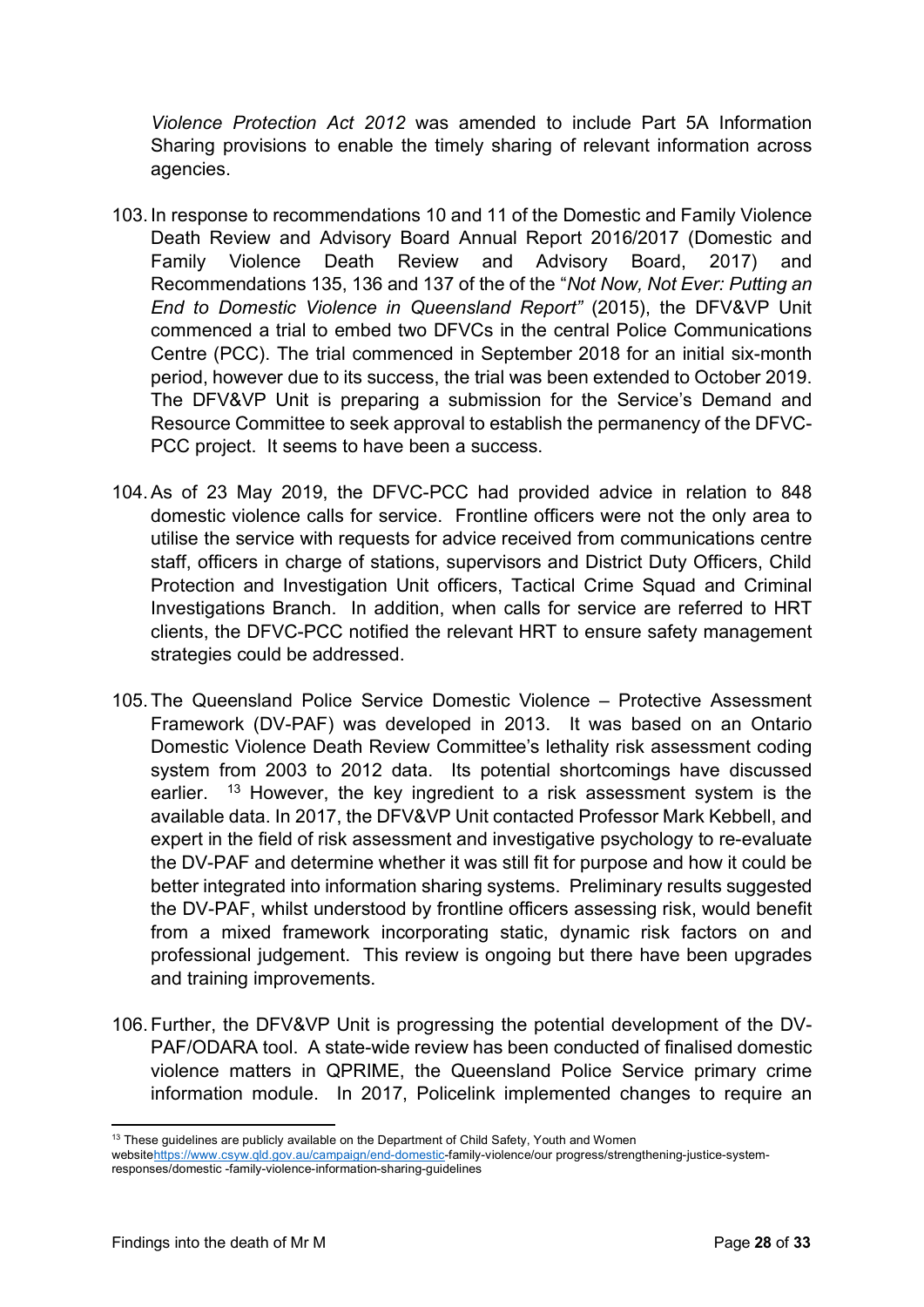Officer in Charge to approve status definitions and implemented changes to require an Officer in Charge to approve finalisation of specific offences/occurrences to ensure consistency, accuracy and legitimacy of records. Crime managers within each district conduct regular reviews of all crime (including domestic violence related) reported on QPRIME and are responsible for assigning appropriate investigative tasking to officers in relation to these occurrences. District DFVCs or relevant officers now conduct audits on Domestic Violence Occurrences in Queensland. Where necessary or as issues are identified, DFVCs will task the investigating officer to follow up with specific actions. DFVCs and Domestic Violence Liaison Officers will report on identified exceptions and compliance issued to the Officers in Charge of Divisions within their District for further action as required. This QPRIME upgrade will significantly improve and expand the immediate availability of data to police investigating domestic and family violence matters through DV-PAF/ODARA tool. The Sergeant R Audit recommended at (i) that a dedicated station-level Domestic and Family Violence Co-ordinator ("DDFVC") be appointed across the operational districts in the Queensland Police Service District.

- 107.DDFVC positions co-ordinate and monitor policing responses to domestic violence within the district in accordance with Queensland Police Service strategic directions, policy, legislation and procedures. These positions have responsibilities for providing direction, guidance and advice to police. They build relationships with the community, government and non-government agencies and develop networks and preventative strategies for dealing with domestic violence. DDFVCs assist with District Education and Training to educate policing of domestic violence. Additionally, DDFVCs participate in multi-disciplinary teams managing domestic violence issues in the District.
- 108.DDFVC positions are currently are currently mandated for police districts throughout Queensland but not at station level<sup>14</sup>. The District has two permanent Sergeant DDFVCs, one for **Patrol Group** ( and Police Divisions) and one for Patrol Group ( , , , and Police Divisions). Clarification was sought from Sergeant R as to the expectations of this recommendation. He said that the intention was not to create additional DDFVC positions, but to ensure the rural divisions were supported by a position focused on domestic and family violence, support and involved persons in their divisions.
- 109.Queensland Police Service policy prescribes that the 'Officer in Charge' of a station is, by virtue of their position, the domestic and family violence liaison officer for their station'15. The Officer in Charge (OIC) may delegate the responsibility of domestic and family violence liaison to another officer within the station (a Station Domestic and Family Violence Liaison officer (DVLO).

<sup>14</sup> Queensland Police Service, 2019, Operational Procedures Manual, section 9.15.3*. https://Queensland Police* 

*Servicenet.qldpol/spp/occ/cd/opi/Documents/Service%20Manuals/OPM%20Current.pdf*

<sup>&</sup>lt;sup>15</sup> Queensland Police Service, 2019, Operational Procedures Manual, section 9.15.3.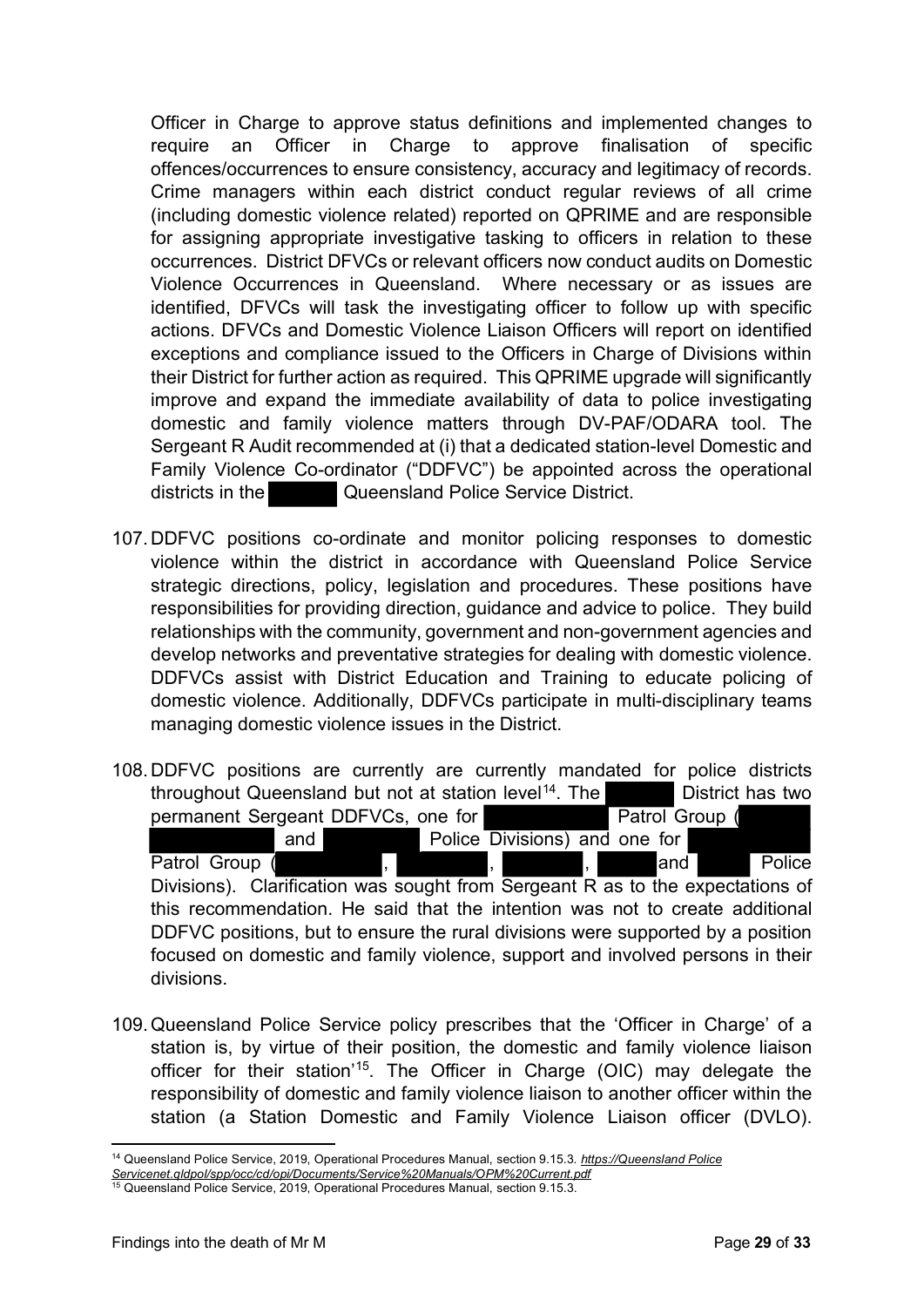However, the officer in charge remains responsible for the performance and supervision of the officer and should allow adequate time and resources for the performance of these duties<sup>16</sup>. Divisions within **Police District have** appointed Station DVLOs to assist the OIC with domestic and family violence responsibilities. The Police Division has appointed a dedicated DVLO.

- 110. Further, specific initiatives and reforms have taken place in the district since April 2015:
	- There was a review of the area Policelink interaction and capability to refer potential complaints to referral services to seek assistance directly without further arrangements with police where required.
	- The staff at the police station now have QLites which are iPhone or iPad which speedily integrate searches, relevantly here, under categories such as "Domestic Violence Index". This enables immediate review of the court history, bail status, complaint history and police interest in persons and events to be better informed in decision making when considering issues such as bail.
	- These devices also enable members to offer referrals while at the premises which increases the possibility of complainants and respondents accepting such referrals.
	- Queensland Police Service Officers-in-Charge, Supervisors and Staff are now required to audit all actions (including "attendance at" and 'no person's home") undertaken in relation to the investigation of Domestic Violence within the Police Occurrence Enquiry Log are entered. This clearly demonstrates what actions police have taken in each circumstance to outline the '*investigation'* which has been conducted in these matters.
	- District has initiated an on-call Senior Sergeant to provide advice and approval for various conditions within the Domestic Violence Legislation. And
	- District now has a Domestic Family Violence High Risk Team (HRT). This is a collaboration of several Government Department who review and deliberate on High Risk DV occurrences and provide specific case management solutions to these vulnerable persons and matters.
- 111.Had any of these additional initiatives been operating in the weeks before, and on 6 April 2015 the tragic events on that day may not have occurred.

<sup>16</sup> Queensland Police Service, 2019, Operational Procedures Manual, section 9.15.3.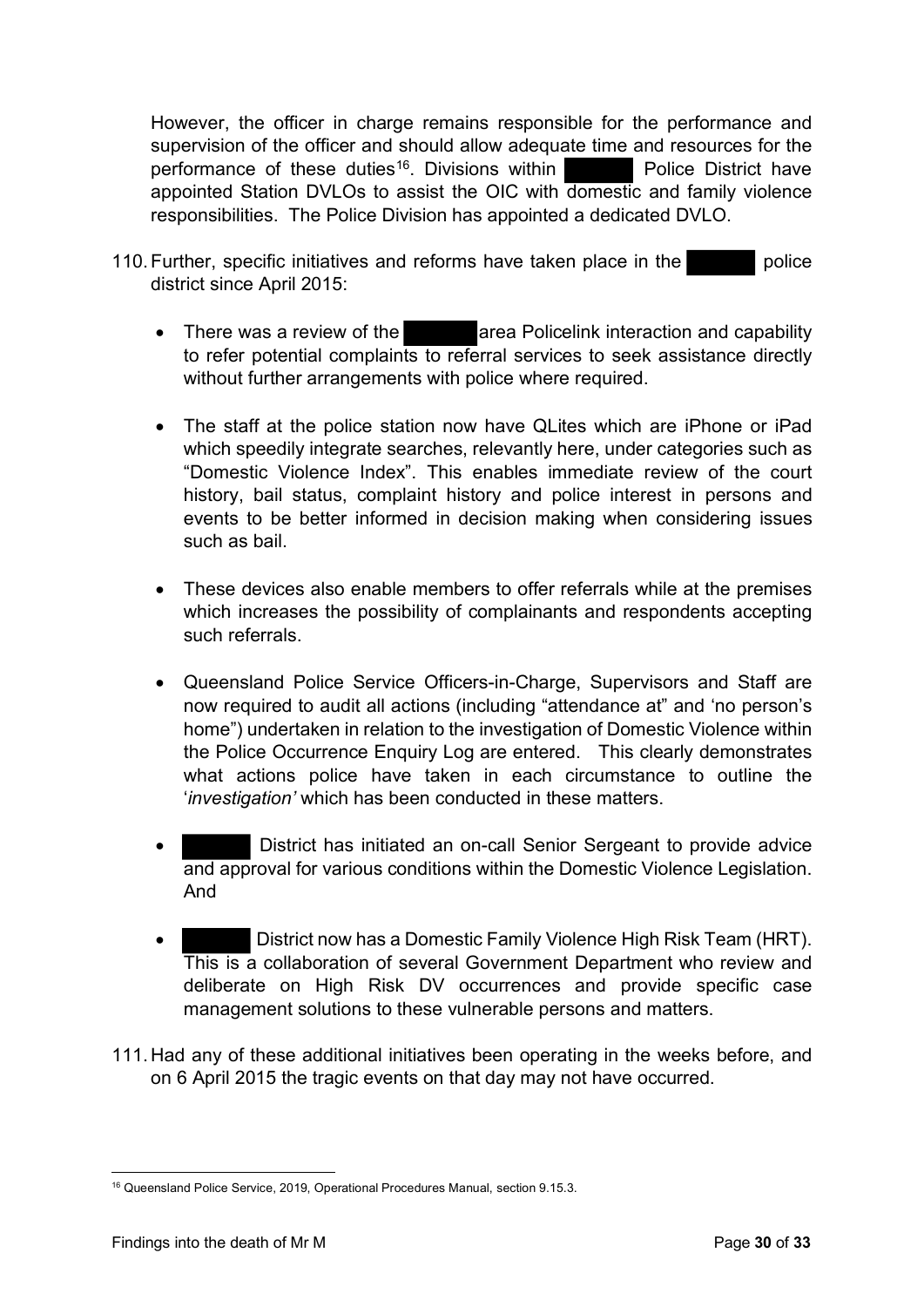# **Conclusion and Findings**

- 112. Ms C suffered many years of domestic violence at the hand of her former partner, Mr F. Numerous Domestic and Family Violence protection orders were issued in the courts over a seventeen-year period. Police were involved in some but not all of the incidents. Mr M came into Ms C's life only weeks before his death as her new partner. During those weeks, Mr F through jealousy and a fear of loss of control of Ms C harassed them both in what were clearly acts of domestic violence.
- 113. Is difficult to perceive a more egregious or horrific domestic violence matter. There had been numerous domestic violence interactions with police and the courts in relation to abuse from Mr F over that three-month period. This murder represents a tragic failure of a court-based scheme designed to protect victims of domestic violence from harm. More than anything, it highlights the paramount need, particularly by police, to understand that the *Domestic and Family Violence Protection Act 2012 (Qld)* creates a regime designed to protect.
- 114. In retrospect, the response of the Queensland Police Service was inadequate. Had one dedicated police authority had all of the information and resources to expose the danger that Mr F posed; proper steps may have been taken to mitigate the risk of such a tragedy occurring. That being the case Mr F is ultimately responsible for his actions on 6 April 2015.
- 115.Since the murder of Mr M on 6 April 2015, the Queensland Police Service had undertaken a considerable review, investigation and changes which instil some confidence that lessons have been learned from this tragedy. The last of this material arrived in early December 2019, creating a significant effluxion of time. Bearing that in mind, there is no public interest in conducting an Inquest where few, if any, factual disputes arise and any recommendations that could be made, have already been by and large implemented.
- 116. Moreover, the 140 recommendations of the final report of the Special Taskforce on Domestic and Family Violence in Queensland, *"Not Now, Not Ever: Putting an End to Domestic and Family Violence in Queensland (2015)",* have been adopted by the Queensland Government. Queensland Police Service implemented the policing response to domestic and family violence. Dedicated Domestic and Family Violence Co-ordinators, amendments to the Operations Manual, specific Domestic and Family Violence training packages for all Queensland Police Service officers, improved case management and integrated information sharing within the police service and other government agencies, more elaborate risk assessment criteria and quality assurance have otherwise changed the landscape of investigations and responses to domestic and family violence over the last five years.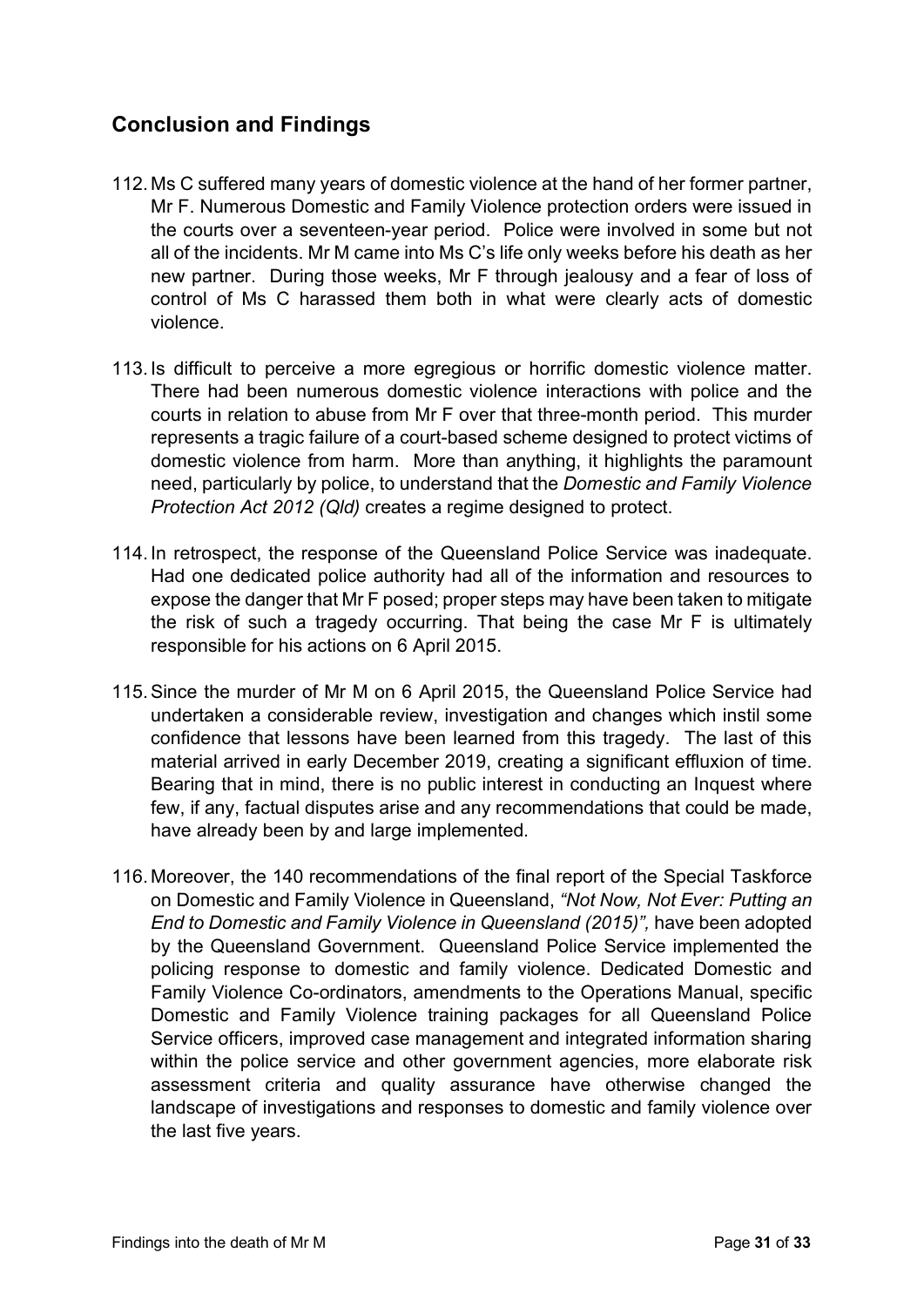- 117.Coronial investigations are not directed towards whether there is criminal, civil or disciplinary liability and are primarily about the prevention of death rather than blame. To that end, reform surrounding domestic and family violence is a prevalent issue of high importance.
- 118. In deciding whether to hold an inquest into Mr M's death, I have considered all of the considerable bodies of evidence gathered for this investigation. In particular, the extensive and responsible reforms undertaken by the Queensland Police Service generally and the **Police District specifically.** They clearly demonstrate a changing police infrastructure, culture and prioritisation of domestic violence concerns. Indeed, a number of recent coronial investigations have confirmed these police reforms.<sup>17</sup>
- 119.Ultimately, I have decided that holding an inquest is unlikely to provide any new information or result in any useful recommendations being made over and above those already discussed above in the responses from the Queensland Police Service. I am unable to make any further preventive recommendations on anything connected with the death, with respect to matters of public health and safety, the administration of justice, or ways to prevent deaths from happening in similar circumstances in the future.

## **Condolences**

120. I offer my sincerest condolences to Mr M's son and wider family and Ms C and her wider family and thank them for providing their consideration to these noninquest findings.

## **Acknowledgements**

121. I acknowledge the considered and comprehensive response provide to me by the Queensland Police Service. The Service is committed to finding new and better ways to deal with domestic violence.

## **Findings required by s.45 of the** *Coroners Act 2003*

| Identity of the deceased - | Mr M                                                                                                   |
|----------------------------|--------------------------------------------------------------------------------------------------------|
| How he died -              | Mr M (aged 50) died at his home at a suburb north                                                      |
|                            | of Brisbane, on 6 April 2015 as a result of stab<br>wounds inflicted by Mr F, the former partner of Mr |
|                            | M's new partner Ms C.                                                                                  |

<sup>17</sup> Refer to the death of DM 2011/2140, 9 February 2016 (Deputy State Coroner Lock); *Death of Elsie May Robertson* 2013/839, 22 October 2015 (State Coroner Ryan); and *Death of Rinabel Tigalo Blackmore 2015/59,* 4 April 2019 (Coroner Wilson)